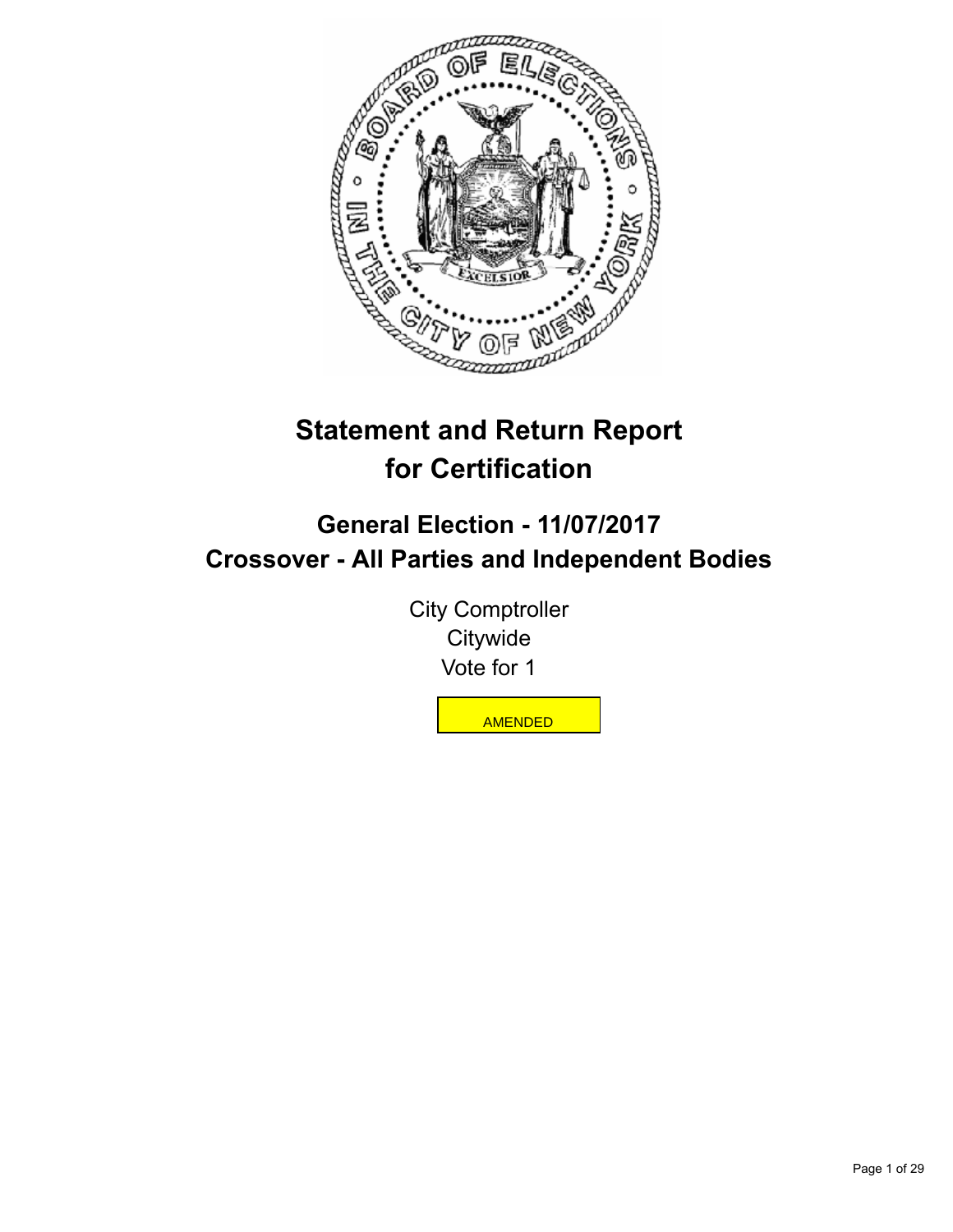

| <b>PUBLIC COUNTER</b>                                    | 261,041        |
|----------------------------------------------------------|----------------|
| MANUALLY COUNTED EMERGENCY                               | 1              |
| <b>ABSENTEE / MILITARY</b>                               | 7,711          |
| <b>AFFIDAVIT</b>                                         | 3,327          |
| <b>Total Ballots</b>                                     | 272,080        |
| Less - Inapplicable Federal/Special Presidential Ballots | 0              |
| <b>Total Applicable Ballots</b>                          | 272,080        |
| SCOTT M. STRINGER (DEMOCRATIC)                           | 196,480        |
| MICHEL J. FAULKNER (REPUBLICAN)                          | 27,630         |
| MICHEL J. FAULKNER (CONSERVATIVE)                        | 3,986          |
| JULIA A. WILLEBRAND (GREEN)                              | 9,105          |
| SCOTT M. STRINGER (WORKING FAMILIES)                     | 16,367         |
| MICHEL J. FAULKNER (REFORM)                              | 859            |
| MICHEL J. FAULKNER (STOP DE BLASIO)                      | 817            |
| ALEX MERCED (LIBERTARIAN)                                | 1,740          |
| ADOLF TRUMP (WRITE-IN)                                   | 1              |
| AKIA MITCHELL (WRITE-IN)                                 | 1              |
| ALEX CASDIN (WRITE-IN)                                   | 1              |
| ALEXANDER CASDIN (WRITE-IN)                              | $\mathbf{1}$   |
| ALVIS PRETZEL (WRITE-IN)                                 | 1              |
| AMMANIE AHMED (WRITE-IN)                                 | $\mathbf{1}$   |
| ANDREA PSORAS (WRITE-IN)                                 | $\mathbf{1}$   |
| ANDREW ERISTOFF (WRITE-IN)                               | 2              |
| ANDY SUBERVI (WRITE-IN)                                  | $\mathbf{1}$   |
| ANTHONY WEINER (WRITE-IN)                                | $\mathbf{1}$   |
| ARLENE STRINGER (WRITE-IN)                               | 1              |
| BARACK OBAMA (WRITE-IN)                                  | $\mathbf{1}$   |
| BEN HOMRIGHAUSEN (WRITE-IN)                              | $\mathbf{1}$   |
| BENJAMIN PODIETZ (WRITE-IN)                              | 1              |
| BERNARD MADOFF (WRITE-IN)                                | 1              |
| BERNARD R. BLOCK (WRITE-IN)                              | $\mathbf{1}$   |
| BERNIE SANDERS (WRITE-IN)                                | $\overline{c}$ |
| <b>BOB GANGI (WRITE-IN)</b>                              | 1              |
| BRUCE FRENCH (WRITE-IN)                                  | 1              |
| <b>BRUCE WRIGHT (WRITE-IN)</b>                           | 1              |
| CALVIN BECKETT (WRITE-IN)                                | 1              |
| CARMELO ANTHONY (WRITE-IN)                               | $\mathbf{1}$   |
| CARMEN QUINONES (WRITE-IN)                               | 1              |
| CAROLINE KENNEDY (WRITE-IN)                              | 1              |
| CAROLYN CONABOY (WRITE-IN)                               | 1              |
| CECILE GREEN (WRITE-IN)                                  | 1              |
| CHAKYRA SYRIAQUE (WRITE-IN)                              | 1              |
| CHRISTINA TRAVERS (WRITE-IN)                             | $\mathbf{1}$   |
| CHRISTOPHER ANDERSON (WRITE-IN)                          | 1              |
| CHRISTOPHER CASEY (WRITE-IN)                             | 1              |
| CORY KADAMANI (WRITE-IN)                                 | 1              |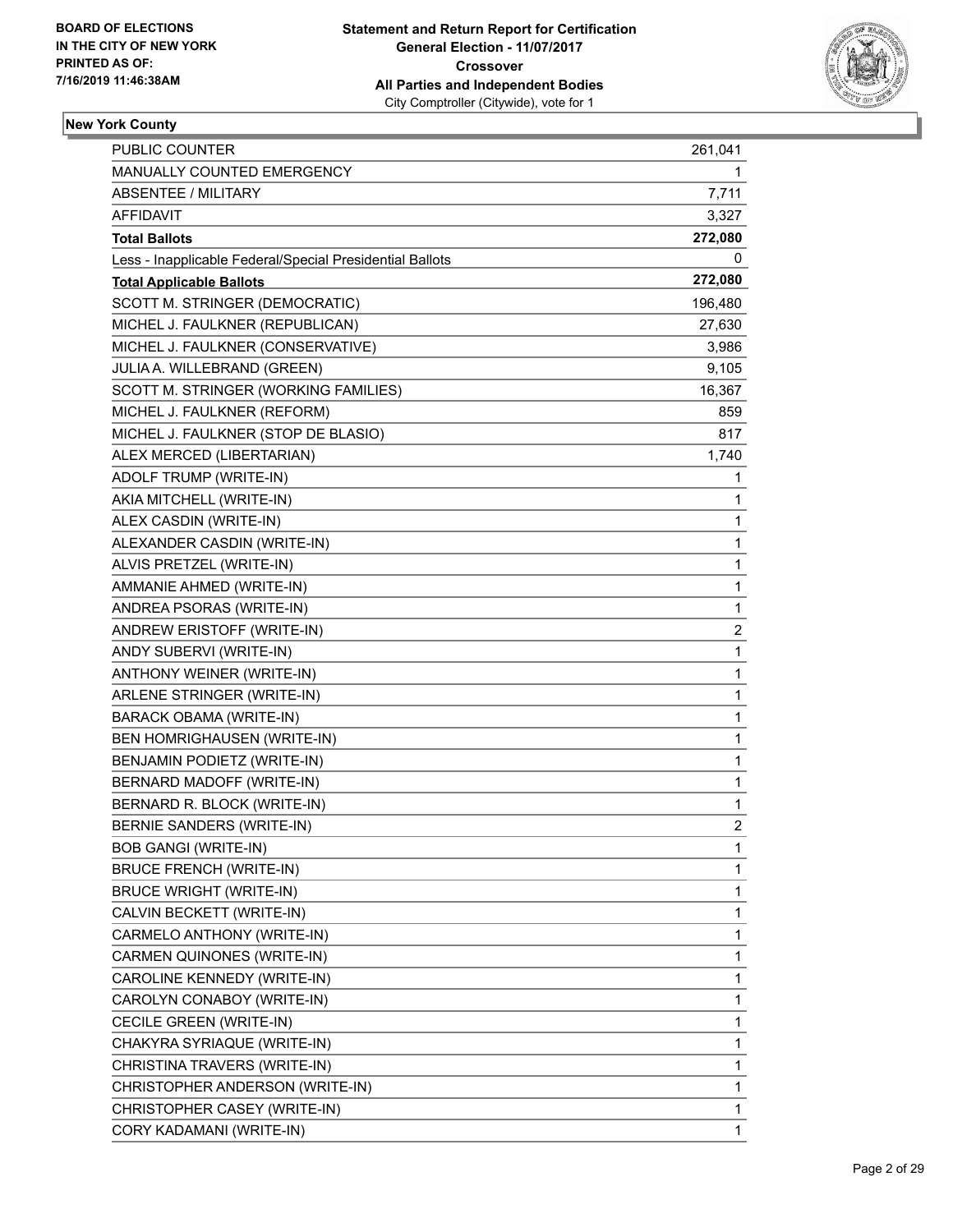

| <b>CURTIS ARLEK (WRITE-IN)</b>     | 1           |
|------------------------------------|-------------|
| DAN GARODNICK (WRITE-IN)           | 6           |
| DANIEL BERNER (WRITE-IN)           | 1           |
| DANIEL DOCTOROFF (WRITE-IN)        | 1           |
| DANIEL G RENKAS III (WRITE-IN)     | 1           |
| DANIEL SQUADRON (WRITE-IN)         | 1           |
| DAVID MACK (WRITE-IN)              | 2           |
| DAVID YASSKY (WRITE-IN)            | 1           |
| DEBORAH SNYDER (WRITE-IN)          | 1           |
| DIANE DORR (WRITE-IN)              | 1           |
| DONALD TRUMP (WRITE-IN)            | 1           |
| DONALD TRUMP JR (WRITE-IN)         | 1           |
| DONOVAN M. ROSS (WRITE-IN)         | 1           |
| EDIE WINDSOR (WRITE-IN)            | 1           |
| ELIOT SPITZER (WRITE-IN)           | 1           |
| ELIOT SPLITZER (WRITE-IN)          | 1           |
| EMERSON CLAYTON (WRITE-IN)         | 1           |
| FELICIA GORDON (WRITE-IN)          | 1           |
| GARY SPENCER (WRITE-IN)            | 1           |
| <b>GEORGE NIKIFOROV (WRITE-IN)</b> | 1           |
| <b>GLADYS BOURDAIN (WRITE-IN)</b>  | 1           |
| <b>GREGORY BEATON (WRITE-IN)</b>   | 1           |
| HARRY SCHWARTZ (WRITE-IN)          | 1           |
| HARRY WILSON (WRITE-IN)            | 1           |
| HELEN ROSENTHAL (WRITE-IN)         | 1           |
| HILLARY CLINTON (WRITE-IN)         | 1           |
| HOCHI MINH (WRITE-IN)              | 1           |
| HOWARD KLEINHENDER (WRITE-IN)      | 1           |
| HOWARD KRULEWITZ (WRITE-IN)        | 1           |
| HUGHES NELSON (WRITE-IN)           | 1           |
| IAN STRAUGHTER (WRITE-IN)          | 1           |
| IVANA ZORIC (WRITE-IN)             | 1           |
| JACK MARGOLIS (WRITE-IN)           | 1           |
| JALEESA MYERS (WRITE-IN)           | 1           |
| JAMES GARRETT (WRITE-IN)           | 1           |
| JANE DOE (WRITE-IN)                | 1           |
| JANOS MARTON (WRITE-IN)            | 1           |
| JARED TRUJILLO (WRITE-IN)          | 1           |
| JEFF BLUM (WRITE-IN)               | 1           |
| <b>JIM FOURATT (WRITE-IN)</b>      | 1           |
| JOE GIRARDI (WRITE-IN)             | 1           |
| JOE KLONOWSKI (WRITE-IN)           | 1           |
| JOHN BARNETT (WRITE-IN)            | 1           |
| JONATHAN DEEB (WRITE-IN)           | 1           |
| JONATHAN GOLDIN (WRITE-IN)         | 1           |
| JORDANA ROGERS (WRITE-IN)          | $\mathbf 1$ |
|                                    |             |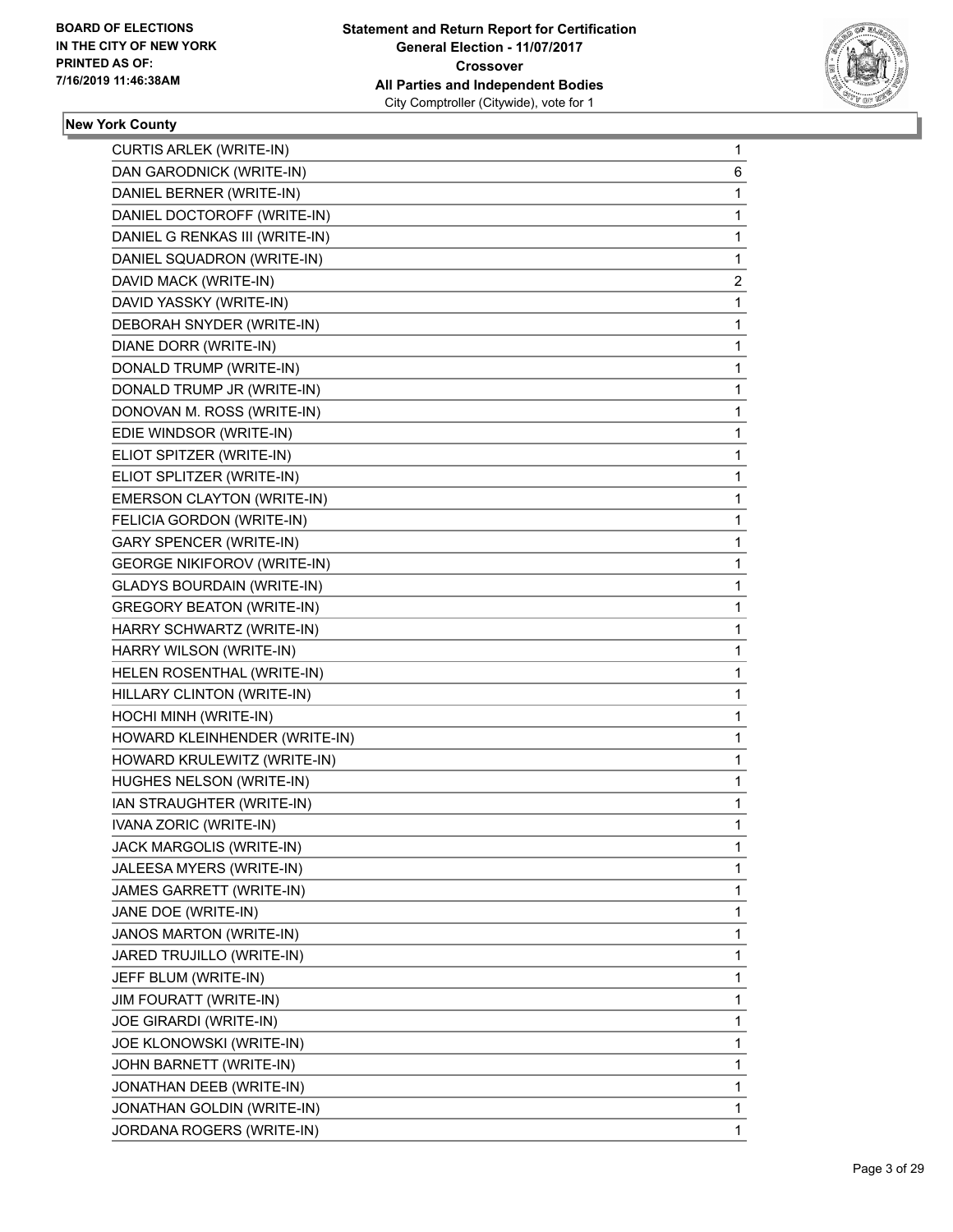

| JOSE FLORES (WRITE-IN)           | 1 |
|----------------------------------|---|
| JOSEPH A. MENDOLA (WRITE-IN)     | 1 |
| JOSEPH WALSH (WRITE-IN)          | 1 |
| JOSH THOMPSON (WRITE-IN)         | 1 |
| JOSHUA SANDALS (WRITE-IN)        | 1 |
| <b>JUDITH BROWN (WRITE-IN)</b>   | 1 |
| JULIO SURIEL (WRITE-IN)          | 2 |
| JUWAN HARPER (WRITE-IN)          | 1 |
| KIM SMITH (WRITE-IN)             | 1 |
| KRISTAPS PORZINGIS (WRITE-IN)    | 1 |
| KUMAR CHATINI (WRITE-IN)         | 1 |
| LARRY ELDER (WRITE-IN)           | 1 |
| LIAM WALSH (WRITE-IN)            | 1 |
| LINDA PRESCOTT (WRITE-IN)        | 1 |
| LUCY MARTY (WRITE-IN)            | 1 |
| LUIS TEJADA (WRITE-IN)           | 1 |
| LYANA MARMONT (WRITE-IN)         | 1 |
| MAGGIE MARGOLIS (WRITE-IN)       | 1 |
| MARC FLIEDNER (WRITE-IN)         | 4 |
| MARCUS MURESANU (WRITE-IN)       | 1 |
| MARIE WALSH (WRITE-IN)           | 1 |
| MARK FERNANDEZ (WRITE-IN)        | 1 |
| MATTHEW AMSTERDAM (WRITE-IN)     | 1 |
| MATTHEW S. WASHINGTON (WRITE-IN) | 1 |
| MELANIA TRUMP (WRITE-IN)         | 1 |
| MERYL TISCH (WRITE-IN)           | 1 |
| MICAH LASHER (WRITE-IN)          | 1 |
| MICHAEL BLOOMBERG (WRITE-IN)     | 2 |
| MICHAEL HALPERT (WRITE-IN)       | 1 |
| MICHAEL JACOBS (WRITE-IN)        | 1 |
| MICHAEL K ZOMBLUSKOS (WRITE-IN)  | 1 |
| MICHELLE LEVINE (WRITE-IN)       | 1 |
| MONA SUTPHEN (WRITE-IN)          | 1 |
| MONISHE MAPP (WRITE-IN)          | 1 |
| MOSHE D. BEROW (WRITE-IN)        | 1 |
| NOAM DWORMAN (WRITE-IN)          | 1 |
| NORMAN SIEGEL (WRITE-IN)         | 1 |
| PATRICK EWING (WRITE-IN)         | 2 |
| PAUL WHITMIRE (WRITE-IN)         | 1 |
| PHILLIP W. WEISS (WRITE-IN)      | 1 |
| PHYLLIS LEVINBERG (WRITE-IN)     | 1 |
| PREET BHARARA (WRITE-IN)         | 1 |
| RACHAEL FUSS (WRITE-IN)          | 1 |
| RAFEEQ RAHEEM (WRITE-IN)         | 1 |
| RAMON F. RAMOS (WRITE-IN)        | 1 |
| RAND PAUL (WRITE-IN)             | 1 |
|                                  |   |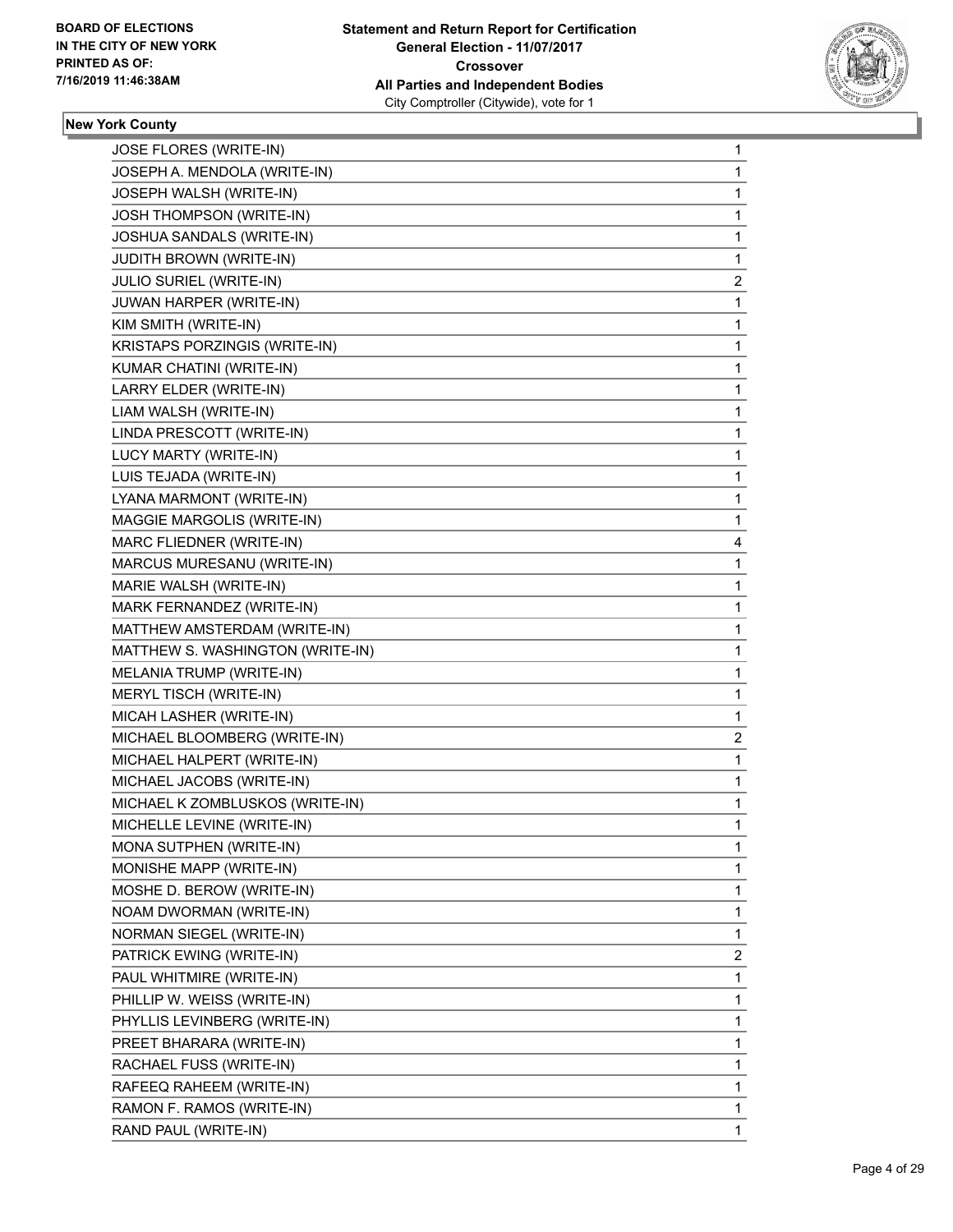

| RANDY ABREU (WRITE-IN)                    | 1            |
|-------------------------------------------|--------------|
| RASHAWN N. AUSTIN (WRITE-IN)              | 1            |
| RENEE ANDERSON (WRITE-IN)                 | 1            |
| RICHARD E. HARRIS (WRITE-IN)              | 1            |
| ROBERT PETER CUTHBERT JR. (WRITE-IN)      | 1            |
| ROBERT RODRIGUEZ (WRITE-IN)               | 1            |
| ROCHELLE THOMPSON (WRITE-IN)              | 1            |
| ROSIE CAT (WRITE-IN)                      | 1            |
| RUDOLPH GIULIANI (WRITE-IN)               | $\mathbf 1$  |
| SAAD AFIF (WRITE-IN)                      | 1            |
| SAM DIMARTINO (WRITE-IN)                  | 1            |
| SAM DIMARTION (WRITE-IN)                  | 1            |
| SCOTT STRINGER (WRITE-IN)                 | 1            |
| SEAN ROLLE (WRITE-IN)                     | 1            |
| SEVERIN NELSON (WRITE-IN)                 | $\mathbf 1$  |
| SHAKIRA HENDERSON (WRITE-IN)              | 1            |
| SUSAN LENNON (WRITE-IN)                   | 1            |
| TAYLOR SWIFT (WRITE-IN)                   | 1            |
| THOMAS DIMERY (WRITE-IN)                  | 1            |
| TIMOTHY MORTON FRY (WRITE-IN)             | 1            |
| TISA LAPADULA (WRITE-IN)                  | $\mathbf 1$  |
| TORY SAMOTIN (WRITE-IN)                   | $\mathbf{1}$ |
| TRICE PRUITT (WRITE-IN)                   | 1            |
| TUMOR JONES (WRITE-IN)                    | 1            |
| UNATTRIBUTABLE WRITE-IN (WRITE-IN)        | 56           |
| UNCOUNTED WRITE-IN PER STATUTE (WRITE-IN) | 8            |
| WILBUR KUNG (WRITE-IN)                    | $\mathbf{1}$ |
| WILLIAM JOYCE (WRITE-IN)                  | $\mathbf{1}$ |
| YOKO ONO (WRITE-IN)                       | 1            |
| ZEPHYR TEACHOUT (WRITE-IN)                | 1            |
| <b>Total Votes</b>                        | 257,213      |
| Unrecorded                                | 14,867       |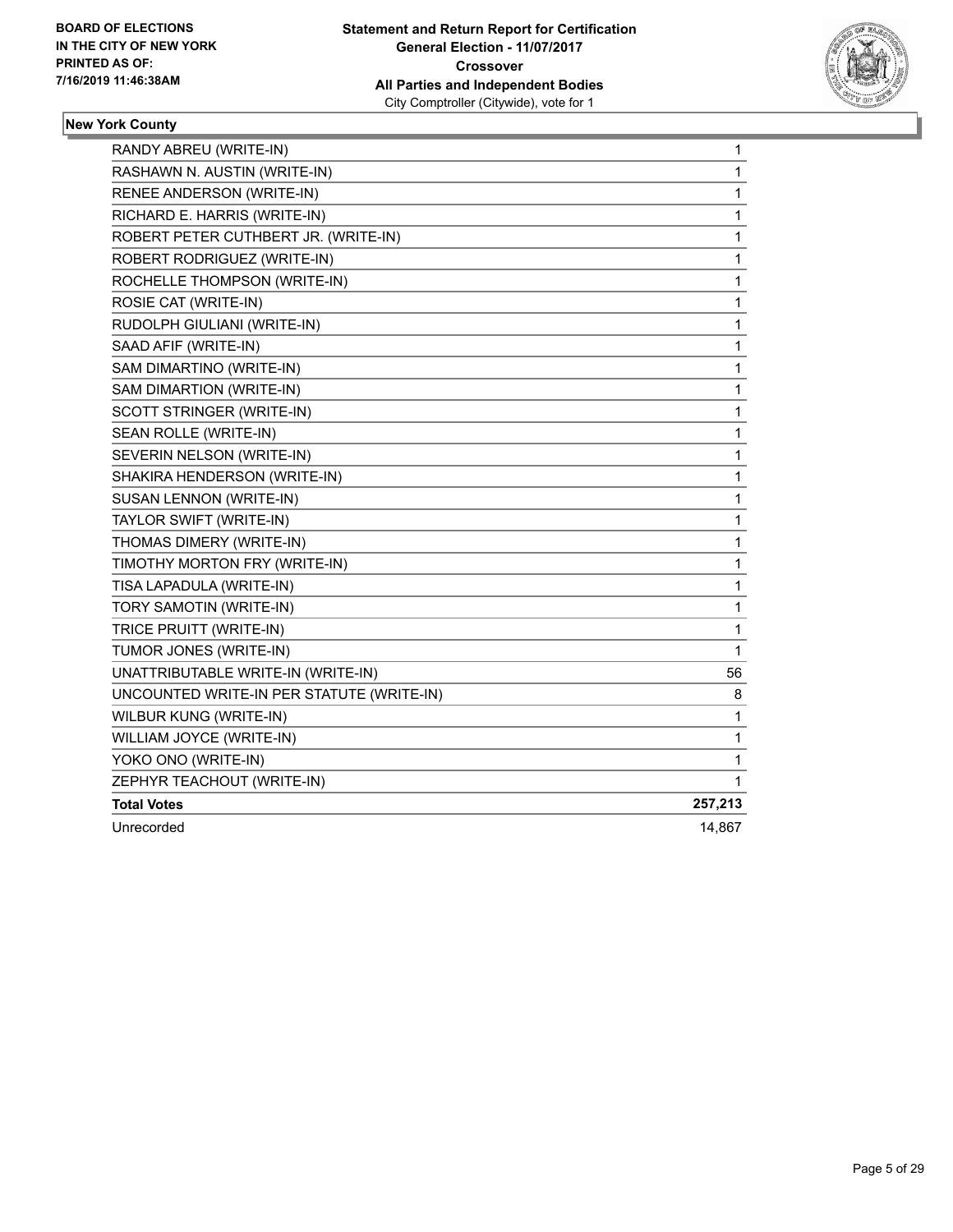

## **Bronx County**

| PUBLIC COUNTER                                           | 143,567                 |
|----------------------------------------------------------|-------------------------|
| MANUALLY COUNTED EMERGENCY                               | 0                       |
| ABSENTEE / MILITARY                                      | 4,234                   |
| AFFIDAVIT                                                | 1,916                   |
| <b>Total Ballots</b>                                     | 149,717                 |
| Less - Inapplicable Federal/Special Presidential Ballots | 0                       |
| <b>Total Applicable Ballots</b>                          | 149,717                 |
| SCOTT M. STRINGER (DEMOCRATIC)                           | 112,313                 |
| MICHEL J. FAULKNER (REPUBLICAN)                          | 12,619                  |
| MICHEL J. FAULKNER (CONSERVATIVE)                        | 3,119                   |
| JULIA A. WILLEBRAND (GREEN)                              | 3,851                   |
| SCOTT M. STRINGER (WORKING FAMILIES)                     | 4,792                   |
| MICHEL J. FAULKNER (REFORM)                              | 500                     |
| MICHEL J. FAULKNER (STOP DE BLASIO)                      | 387                     |
| ALEX MERCED (LIBERTARIAN)                                | 599                     |
| ALEX BARRIOS (WRITE-IN)                                  | 1                       |
| ANGEL USGZ (WRITE-IN)                                    | $\mathbf{1}$            |
| ANTHONY PEREZ (WRITE-IN)                                 | 3                       |
| <b>BARACK OBAMA (WRITE-IN)</b>                           | 2                       |
| <b>BELKIN GARCIA (WRITE-IN)</b>                          | $\mathbf{1}$            |
| BENJAMIN C DIAMOND (WRITE-IN)                            | $\mathbf{1}$            |
| <b>BOB DOLE (WRITE-IN)</b>                               | 2                       |
| BRANDON FRAZIER (WRITE-IN)                               | $\mathbf{1}$            |
| <b>CORRINE KOHUT (WRITE-IN)</b>                          | 1                       |
| DAN GORDAN (WRITE-IN)                                    | 1                       |
| DANI COTRONE (WRITE-IN)                                  | $\mathbf{1}$            |
| DARRIN L. JAMES (WRITE-IN)                               | 1                       |
| DAVID DEROY (WRITE-IN)                                   | 1                       |
| DR.CLAUDE ANDERSON (WRITE-IN)                            | $\mathbf{1}$            |
| EGLI TUNJO (WRITE-IN)                                    | 1                       |
| ELIZABETH WARREN (WRITE-IN)                              | 2                       |
| ELVIN SANTANA (WRITE-IN)                                 | 1                       |
| EVAN JOHNSON (WRITE-IN)                                  | 1                       |
| HADASSAH YISRAEL (WRITE-IN)                              | 2                       |
| HARRY DEHLER (WRITE-IN)                                  | $\mathbf{1}$            |
| HELLOW KIMMYIE (WRITE-IN)                                | 1                       |
| JAMES P. ONEILL (WRITE-IN)                               | 1                       |
| JEFFREY KLEIN (WRITE-IN)                                 | $\mathbf 1$             |
| JOHANNA M. DOYLE (WRITE-IN)                              | 2                       |
| JOHN CERINI (WRITE-IN)                                   | 1                       |
| JOSE ANTONIO GONZALEZ JR. (WRITE-IN)                     | $\mathbf 1$             |
| <b>JUSTN RALPH (WRITE-IN)</b>                            | 1                       |
| LUIS TEJADA (WRITE-IN)                                   | 1                       |
| MARC FLIEDNER (WRITE-IN)                                 | $\overline{\mathbf{c}}$ |
| MARIA ESTRADA (WRITE-IN)                                 | 1                       |
| MATTHEW WANBUA (WRITE-IN)                                | 1                       |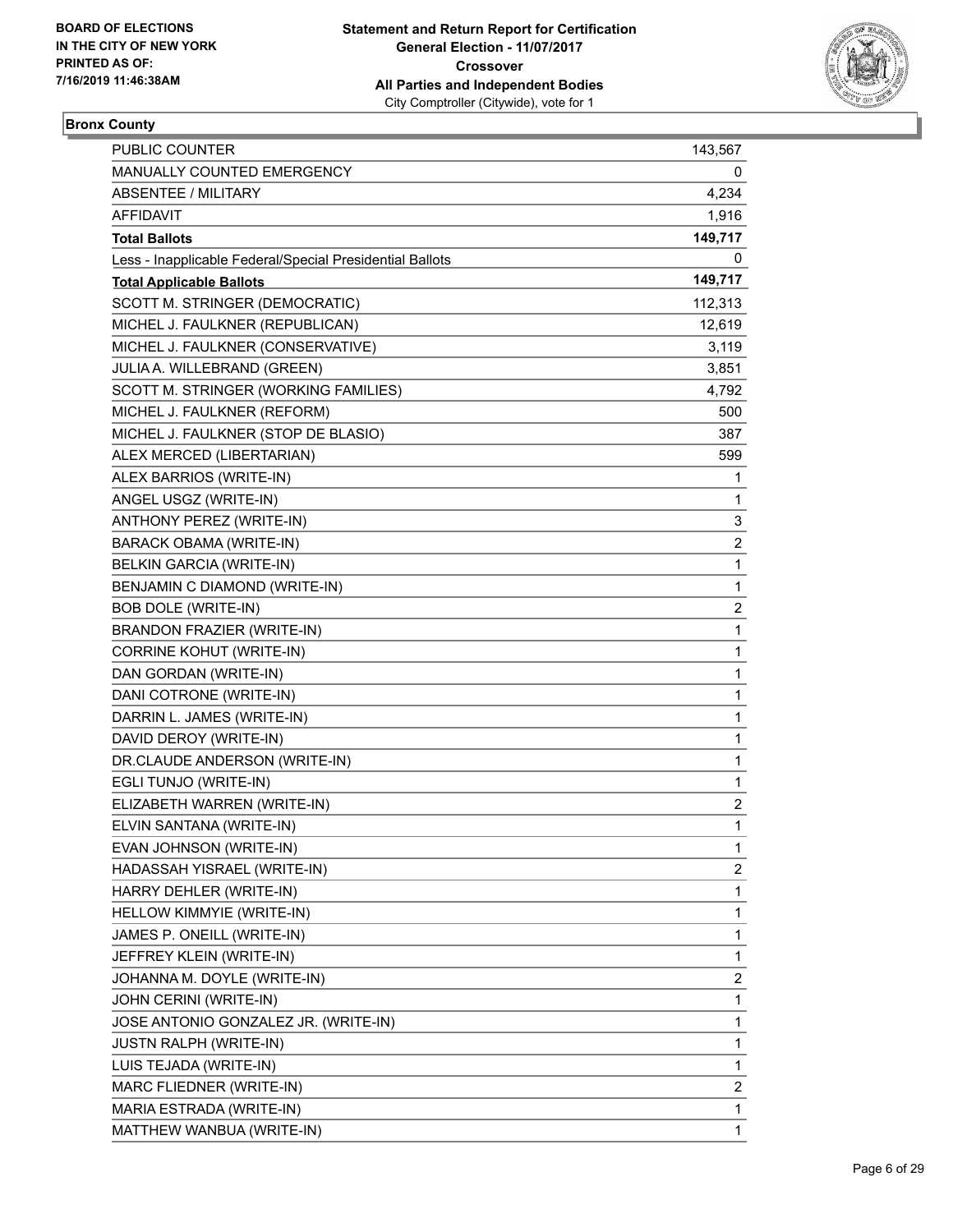

## **Bronx County**

| MICHAEL BELTZER (WRITE-IN)         |                |
|------------------------------------|----------------|
| MICHELLE OBAMA (WRITE-IN)          | $\overline{2}$ |
| OSWALD DENIS (WRITE-IN)            | 1              |
| PEDRO NOVA JR (WRITE-IN)           | 1              |
| RAVEN BROWN (WRITE-IN)             | 1              |
| RENAULT S CHAVERS (WRITE-IN)       | 1              |
| ROBERT PETERSON (WRITE-IN)         | 1              |
| ROBERT RODRIGUEZ (WRITE-IN)        | 1              |
| RUBEN DIAZ JR (WRITE-IN)           | 1              |
| SAMUEL SEABURY (WRITE-IN)          | 1              |
| SHAWN DONAVAN (WRITE-IN)           | 1              |
| SOLADIN HAMILTON (WRITE-IN)        | 1              |
| STAIN NOVELINE (WRITE-IN)          | 1              |
| TONY CATER (WRITE-IN)              |                |
| UNATTRIBUTABLE WRITE-IN (WRITE-IN) | 64             |
| VICTOR GIDANSINGH (WRITE-IN)       |                |
| WAYNE RITTER (WRITE-IN)            |                |
| <b>Total Votes</b>                 | 138,300        |
| Unrecorded                         | 11,417         |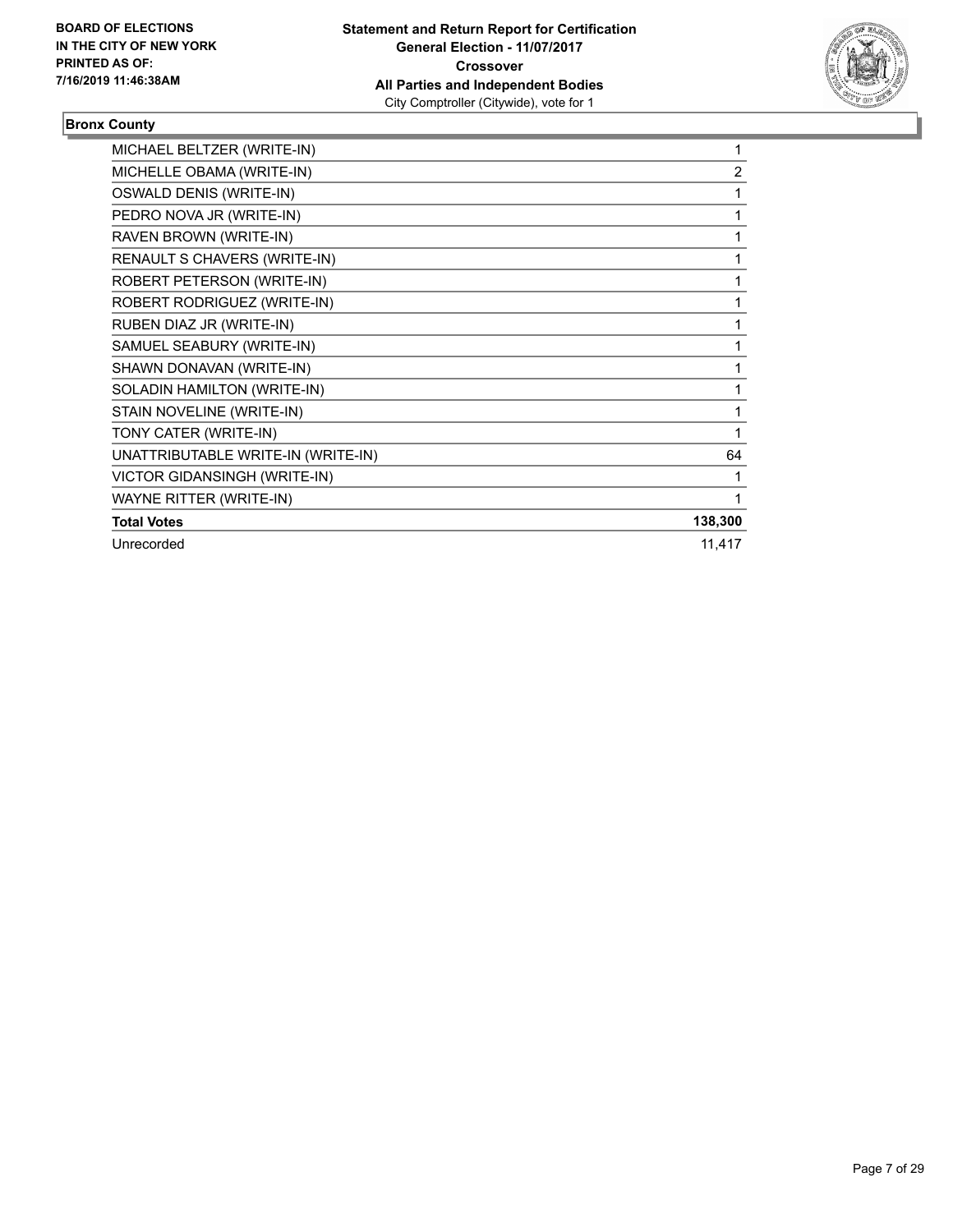

| <b>PUBLIC COUNTER</b>                                    | 347,550 |
|----------------------------------------------------------|---------|
| MANUALLY COUNTED EMERGENCY                               | 95      |
| ABSENTEE / MILITARY                                      | 6,267   |
| AFFIDAVIT                                                | 4,173   |
| <b>Total Ballots</b>                                     | 358,085 |
| Less - Inapplicable Federal/Special Presidential Ballots | 0       |
| <b>Total Applicable Ballots</b>                          | 358,085 |
| SCOTT M. STRINGER (DEMOCRATIC)                           | 245,880 |
| MICHEL J. FAULKNER (REPUBLICAN)                          | 38,677  |
| MICHEL J. FAULKNER (CONSERVATIVE)                        | 8,887   |
| JULIA A. WILLEBRAND (GREEN)                              | 11,892  |
| SCOTT M. STRINGER (WORKING FAMILIES)                     | 25,095  |
| MICHEL J. FAULKNER (REFORM)                              | 1,223   |
| MICHEL J. FAULKNER (STOP DE BLASIO)                      | 801     |
| ALEX MERCED (LIBERTARIAN)                                | 1,762   |
| AARON RODGERS (WRITE-IN)                                 | 1       |
| ADAM MEYERS (WRITE-IN)                                   | 1       |
| ADELINE BUNCHS (WRITE-IN)                                | 1       |
| AKEEM BROWDER (WRITE-IN)                                 | 1       |
| AL SHARPTON (WRITE-IN)                                   | 1       |
| ALICIA GLEN (WRITE-IN)                                   | 1       |
| ANNA MAE F. WEST (WRITE-IN)                              | 1       |
| ANTHONY C. MATOS (WRITE-IN)                              | 1       |
| ANTHONY PIERRE (WRITE-IN)                                | 1       |
| ARENIA REILLY-COLLINS (WRITE-IN)                         | 1       |
| <b>ASHER FREEMAN (WRITE-IN)</b>                          | 1       |
| BARACK OBAMA (WRITE-IN)                                  | 1       |
| BERNIE SANDERS (WRITE-IN)                                | 1       |
| BEYONCE KNOWLES (WRITE-IN)                               | 1       |
| BILL BROWN (WRITE-IN)                                    | 1       |
| BILL MCKIBBEN (WRITE-IN)                                 | 2       |
| <b>BOB CAPANO (WRITE-IN)</b>                             | 1       |
| BRAD T. RAMDEEN (WRITE-IN)                               | 1       |
| CABE SAFF (WRITE-IN)                                     | 1       |
| CARMELA CUNDUM (WRITE-IN)                                | 1       |
| CARSON WENTZ (WRITE-IN)                                  | 1       |
| CEA WAEVER (WRITE-IN)                                    | 1       |
| CEA WEAVER (WRITE-IN)                                    | 1       |
| CHAIM DEUTSCH (WRITE-IN)                                 | 1       |
| CHRIS DOYLE (WRITE-IN)                                   | 1       |
| CLIFF KINGSBURY (WRITE-IN)                               | 1       |
| DAN BONANNO (WRITE-IN)                                   | 1       |
| DAN LEHMAN (WRITE-IN)                                    | 1       |
| DAVID A. LEVINE (WRITE-IN)                               | 1       |
| DAVID GREENFEILD (WRITE-IN)                              | 1       |
| DAVID MATHER (WRITE-IN)                                  | 1       |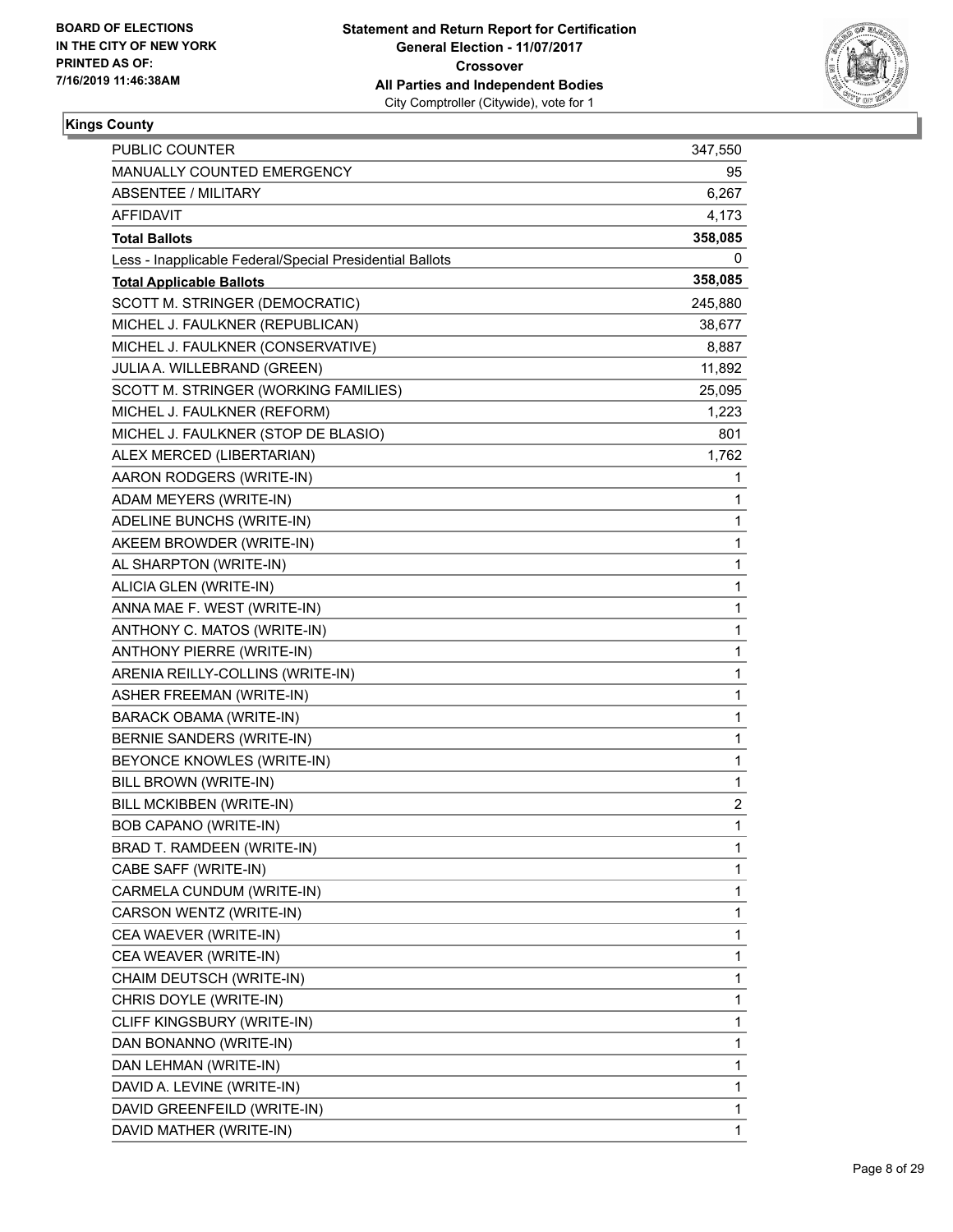

| DAVID WELLS (WRITE-IN)              | 1                         |
|-------------------------------------|---------------------------|
| DAVID YASKEY (WRITE-IN)             | 1                         |
| DAVID ZELIKOVITZ (WRITE-IN)         | 1                         |
| DONALD J TRUMP (WRITE-IN)           | 1                         |
| DONALD TRUMP JR. (WRITE-IN)         | 1                         |
| DUNCAN GRANT (WRITE-IN)             | 1                         |
| DWIGHT KENWOOD (WRITE-IN)           | 1                         |
| EDWIN FRIAS (WRITE-IN)              | 1                         |
| ELE FEREYC (WRITE-IN)               | 1                         |
| ELLIOT SPITZER (WRITE-IN)           | 3                         |
| EMMA GUAMBARDO (WRITE-IN)           | 1                         |
| ERIC GONZALEZ (WRITE-IN)            | 1                         |
| ERIC LEB (WRITE-IN)                 | 1                         |
| FELICIA POWELL (WRITE-IN)           | 1                         |
| FERNANDO FARRER (WRITE-IN)          | 2                         |
| FRANCESCA CUTRONE (WRITE-IN)        | 1                         |
| <b>GREGORY OBRIEN (WRITE-IN)</b>    | 1                         |
| HANNAH ALEXANDER (WRITE-IN)         | 1                         |
|                                     | 1                         |
| HARRY RUBIN FALCONE (WRITE-IN)      | 1                         |
| HENRIETTA MAGILICUTTY (WRITE-IN)    | 1                         |
| HUGH JAZZ (WRITE-IN)                | 1                         |
| IAN MACALLEN (WRITE-IN)             | 1                         |
| <b>IGOR BATISTA (WRITE-IN)</b>      | 1                         |
| IMAN BANCE (WRITE-IN)               | 1                         |
| IRA A. BERKAITZ (WRITE-IN)          | 1                         |
| JACK ANTHONY SCHNEIDER (WRITE-IN)   | 1                         |
| JACK D'EMIC (WRITE-IN)              | 1                         |
| JACOB ROTH (WRITE-IN)               | 1                         |
| JAMI ROBINSON (WRITE-IN)            | 1                         |
| JANDS DEV MORTON (WRITE-IN)         | 1                         |
| JASON CERRATO (WRITE-IN)            | 1                         |
| JERRY SEINFELD (WRITE-IN)           | 1                         |
| JESSE HOFRIENTER (WRITE-IN)         | 1                         |
| JOE BIDEN (WRITE-IN)                | 1                         |
| JOEL GROSS (WRITE-IN)               | 1                         |
| JOEL KLEIN (WRITE-IN)               | 1                         |
| JOHN LIU (WRITE-IN)                 | 3                         |
| JOHN OLIVER (WRITE-IN)              | 1                         |
| JON JAY (WRITE-IN)                  | 1                         |
| JONATHAN PANO GARTENBERG (WRITE-IN) | 1                         |
| JOSEPH HEIMFELD (WRITE-IN)          | 1                         |
| JOSEPH JOYNER JR (WRITE-IN)         | 1                         |
| JOSEPH S. AMSEL (WRITE-IN)          | 1                         |
| JOSH GOODMAN (WRITE-IN)             | 1                         |
| JOYCE ZETIANI (WRITE-IN)            | 1                         |
|                                     | HAROLD TISHLER (WRITE-IN) |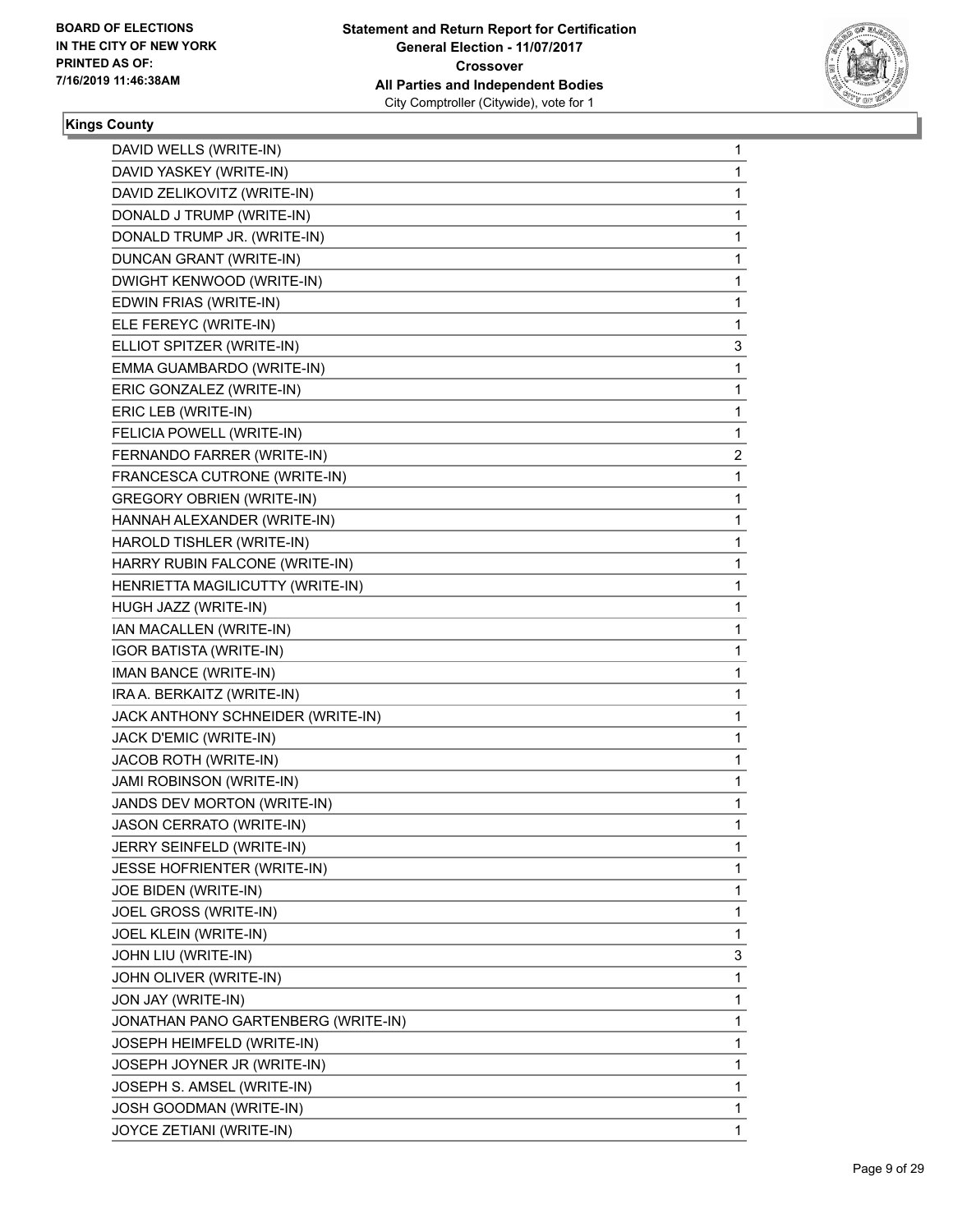

| JULES FLEISCHER (WRITE-IN)        | 2            |
|-----------------------------------|--------------|
| JULIAN ASSANGE (WRITE-IN)         | 1            |
| KALMAN YEGER (WRITE-IN)           | 1            |
| KEISHA FORRESTER (WRITE-IN)       | $\mathbf{1}$ |
| KENDALL DELLAGATTA (WRITE-IN)     | 1            |
| KENYA JEFFERIES (WRITE-IN)        | 1            |
| KEVIN PARKER (WRITE-IN)           | 1            |
| KHADER EL-YATEEM (WRITE-IN)       | 1            |
| KIRK OLIVER (WRITE-IN)            | 1            |
| <b>KYLE LAVONE (WRITE-IN)</b>     | $\mathbf{1}$ |
| LAZAA GILLIG (WRITE-IN)           | 1            |
| LEAHLA FUHRER (WRITE-IN)          | 1            |
| LEBEL STEINBERG (WRITE-IN)        | 1            |
| LEON OFMAN (WRITE-IN)             | 1            |
| LESLIE GRUEN (WRITE-IN)           | 1            |
| LUCRETIA REGINA-POTTER (WRITE-IN) | $\mathbf{1}$ |
| LUZ PEREZ (WRITE-IN)              | 1            |
| MAGGIE GRIBBEN (WRITE-IN)         | 1            |
| MALKE GOLDENBERG (WRITE-IN)       | 1            |
| MARC FLIEDNER (WRITE-IN)          | 3            |
| MARTIN J. GOLDEN (WRITE-IN)       | 2            |
| MARY HALL (WRITE-IN)              | 1            |
| MATTHEW MURPHY (WRITE-IN)         | 1            |
| MAX RICH - MELISSINOS (WRITE-IN)  | 1            |
| MICHAEL BLOOMBERG (WRITE-IN)      | 3            |
| MICHAEL MAGLOIRE (WRITE-IN)       | 1            |
| MIGUEL LORGA (WRITE-IN)           | 1            |
| MIKE FISHER (WRITE-IN)            | 1            |
| MIRIAM CHAIFETZ (WRITE-IN)        | 1            |
| MIZZEL MOSELY (WRITE-IN)          | 1            |
| MORDECHCI MELARED (WRITE-IN)      | 1            |
| MOSHE GOTIEL (WRITE-IN)           | 1            |
| MOSHE LEFKOWITS (WRITE-IN)        | 1            |
| MOSHE MCKIE-KRISBERG (WRITE-IN)   | 1            |
| MOSHE NEIDERMAN (WRITE-IN)        | 1            |
| NADJWA NORTON (WRITE-IN)          | 1            |
| NAFTULI MOSTER (WRITE-IN)         | 1            |
| NATTALI GOLDBERG (WRITE-IN)       | 1            |
| NICHOLAS LAMBERTO (WRITE-IN)      | 1            |
| NICK HANAUER (WRITE-IN)           | 1            |
| NIKA TOLEDO (WRITE-IN)            | 1            |
| NUCHEM GRAUS (WRITE-IN)           | 1            |
| PAUL H. GIUSBURG (WRITE-IN)       | 1            |
| PETER LOMBARDI (WRITE-IN)         | 1            |
| PETUMUS BAKERMAN (WRITE-IN)       | 1            |
| PHILIP HOFMANN (WRITE-IN)         | 1            |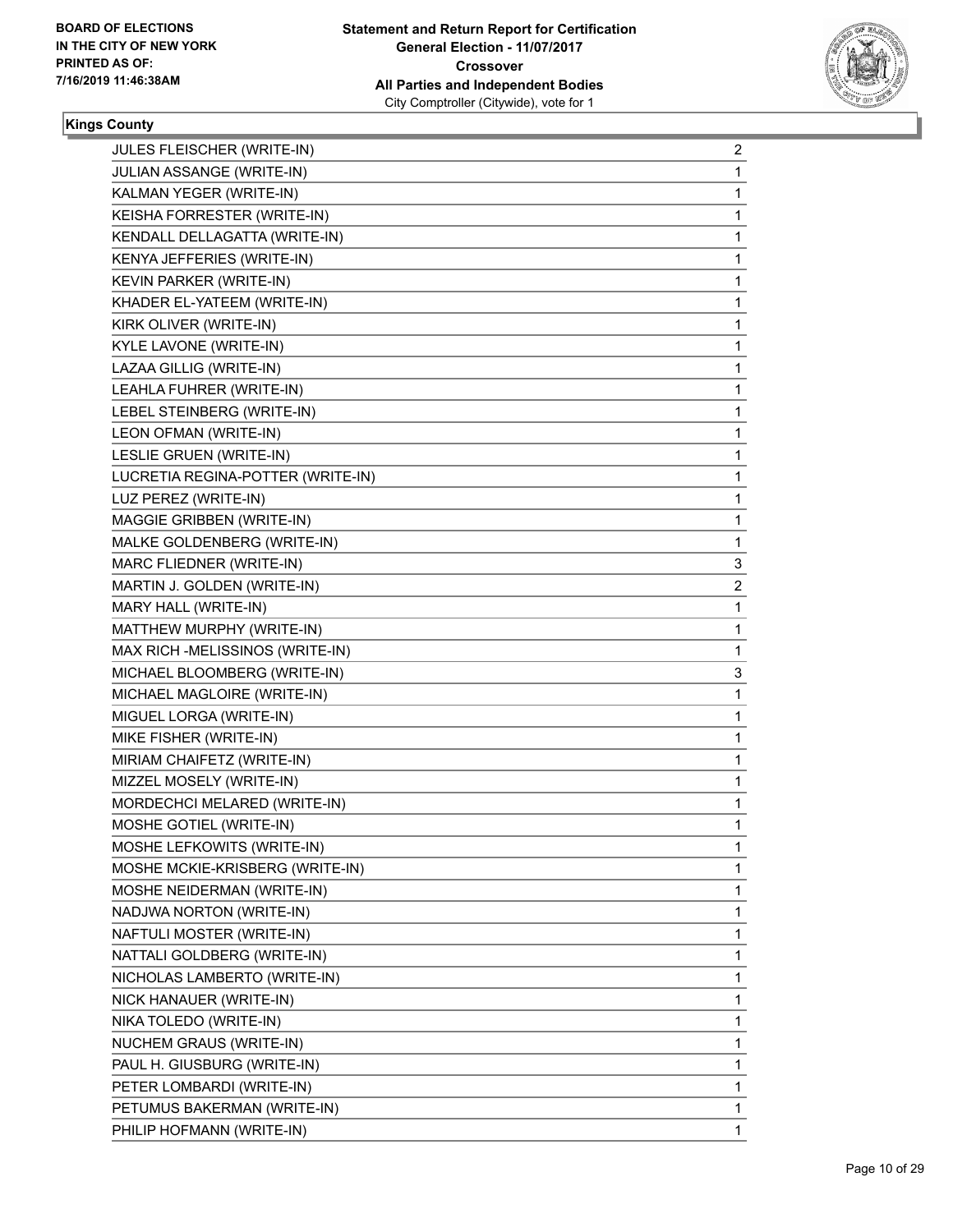

| PHILIP LIA (WRITE-IN)                     | $\mathbf{1}$ |
|-------------------------------------------|--------------|
| PINCHAS RINGEL (WRITE-IN)                 | 1            |
| PINCHES KRYMAN (WRITE-IN)                 | 1            |
| PURNIMA KAPUR (WRITE-IN)                  | 1            |
| RAIZY GANZ (WRITE-IN)                     | $\mathbf{1}$ |
| RAMON E. REYOS III (WRITE-IN)             | 1            |
| RAY MITCHELL (WRITE-IN)                   | 1            |
| RIKKI KOHEN (WRITE-IN)                    | 1            |
| RIVKY BERGER (WRITE-IN)                   | 1            |
| ROBERT GUDDAHL (WRITE-IN)                 | 1            |
| ROBERT ISDITH (WRITE-IN)                  | $\mathbf{1}$ |
| ROBERT LEIBOWITZ (WRITE-IN)               | 1            |
| RONALD BONE (WRITE-IN)                    | 1            |
| RYAN MENOLA (WRITE-IN)                    | 1            |
| SALLY GOLDENBERG (WRITE-IN)               | 1            |
| SALVATORE G CURRO (WRITE-IN)              | 1            |
| SAMANTHA BROWNING (WRITE-IN)              | $\mathbf{1}$ |
| SARAH GREGORY (WRITE-IN)                  | 1            |
| SARAH ZENWORTH (WRITE-IN)                 | 1            |
| SHIRLEY CHISHOLM (WRITE-IN)               | 2            |
| SIMCHA B SCHLEZ (WRITE-IN)                | 1            |
| SIMCHA FELDER (WRITE-IN)                  | 1            |
| SIMON WILLETT (WRITE-IN)                  | $\mathbf{1}$ |
| STEFANIE A. JONES (WRITE-IN)              | 1            |
| STEPHEN LEVIN (WRITE-IN)                  | 1            |
| STEVE WOZNIAK (WRITE-IN)                  | 1            |
| SUNNY HOSTEN (WRITE-IN)                   | 1            |
| SURI ZIEGLER (WRITE-IN)                   | 1            |
| SUSAN PRATT (WRITE-IN)                    | $\mathbf{1}$ |
| TAMIKA HOLDER (WRITE-IN)                  | 1            |
| TAMMY FLOWERS (WRITE-IN)                  | 1            |
| TANEHISI COATES (WRITE-IN)                | $\mathbf{1}$ |
| TAT PICOTT (WRITE-IN)                     | 1            |
| THOMAS G. HOBAN (WRITE-IN)                | 1            |
| TRIPP RHODES (WRITE-IN)                   | 1            |
| UNATTRIBUTABLE WRITE-IN (WRITE-IN)        | 122          |
| UNCOUNTED WRITE-IN PER STATUTE (WRITE-IN) | 9            |
| VER VEIST (WRITE-IN)                      | 1            |
| VICTORIA CAMBRANES (WRITE-IN)             | 1            |
| VILMA REINHARDT (WRITE-IN)                | 1            |
| WENDELL BERRY (WRITE-IN)                  | 1            |
| YECHEZKEL L. PILLER (WRITE-IN)            | 1            |
| YISRAEL YOSEF LAZER (WRITE-IN)            | 1            |
| YOM TOW PORGES (WRITE-IN)                 | $\mathbf{1}$ |
| ZEV CHAIFETZ (WRITE-IN)                   | 1            |
| ZOE TUCKER (WRITE-IN)                     | 1            |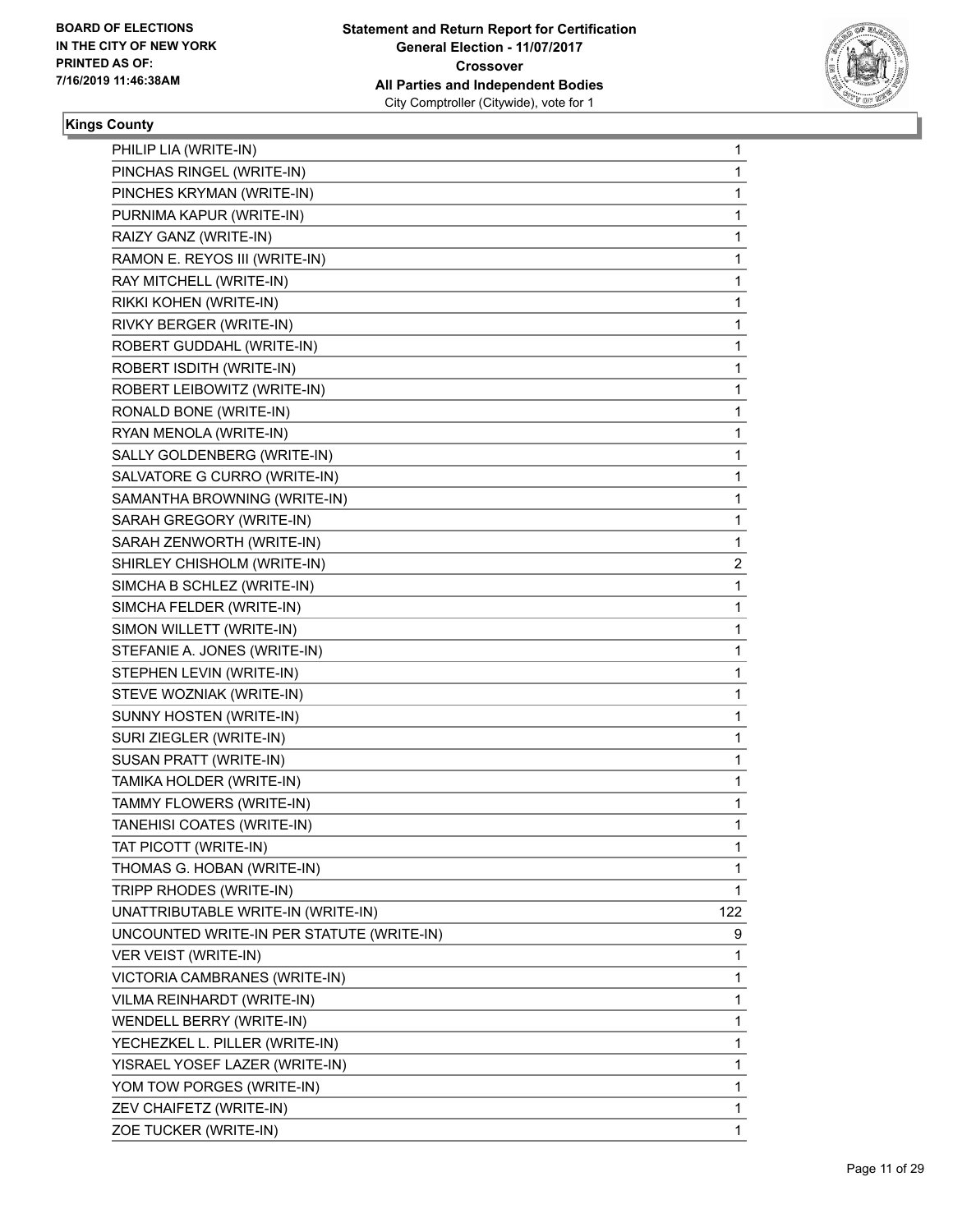

**Total Votes 334,528**  Unrecorded 23,557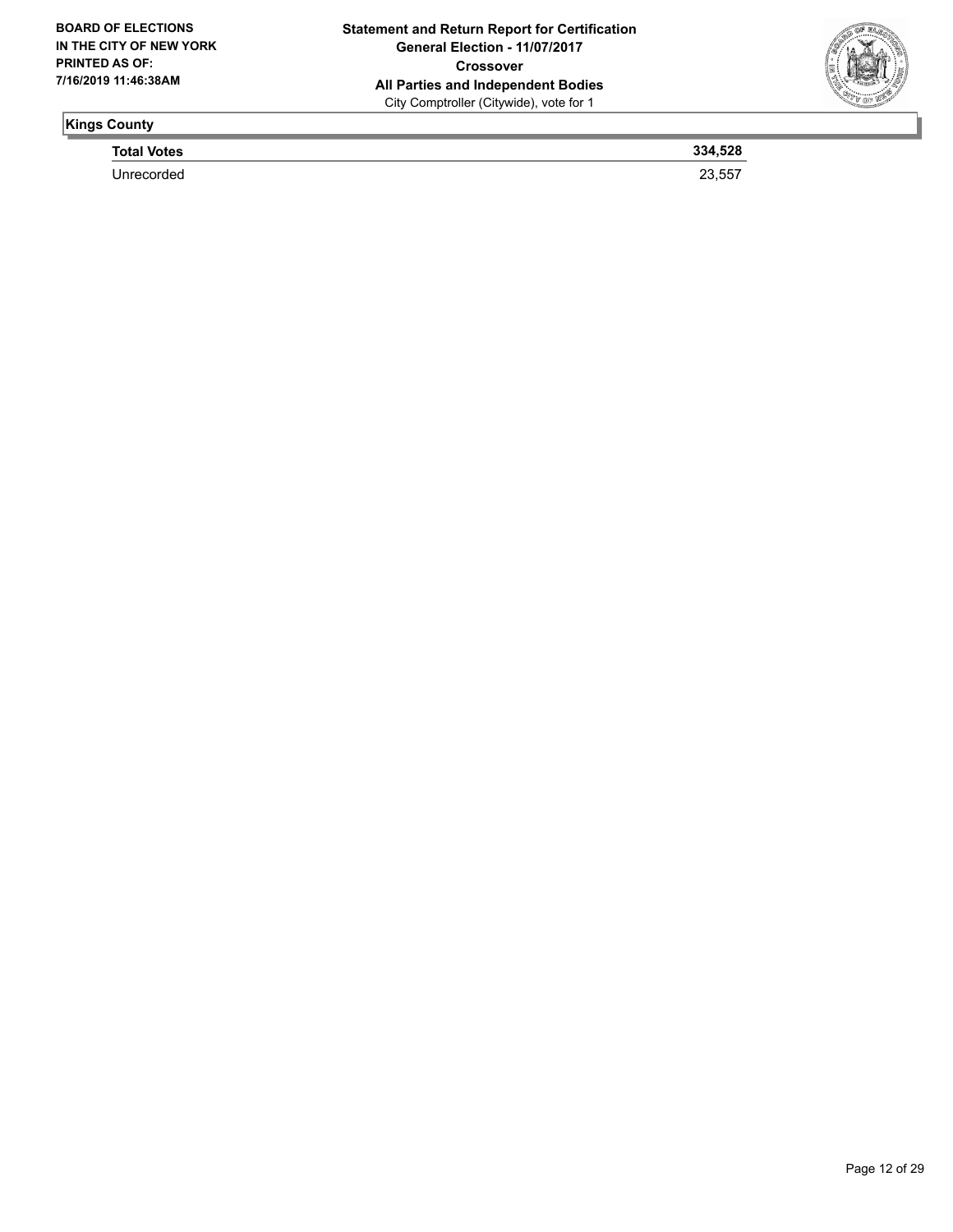

## **Queens County**

| <b>PUBLIC COUNTER</b>                                    | 275,543 |
|----------------------------------------------------------|---------|
| MANUALLY COUNTED EMERGENCY                               | 16      |
| <b>ABSENTEE / MILITARY</b>                               | 7,864   |
| AFFIDAVIT                                                | 2,707   |
| <b>Total Ballots</b>                                     | 286,130 |
| Less - Inapplicable Federal/Special Presidential Ballots | 0       |
| <b>Total Applicable Ballots</b>                          | 286,130 |
| SCOTT M. STRINGER (DEMOCRATIC)                           | 185,893 |
| MICHEL J. FAULKNER (REPUBLICAN)                          | 50,132  |
| MICHEL J. FAULKNER (CONSERVATIVE)                        | 10,386  |
| JULIA A. WILLEBRAND (GREEN)                              | 7,737   |
| SCOTT M. STRINGER (WORKING FAMILIES)                     | 11,495  |
| MICHEL J. FAULKNER (REFORM)                              | 878     |
| MICHEL J. FAULKNER (STOP DE BLASIO)                      | 1,012   |
| ALEX MERCED (LIBERTARIAN)                                | 1,503   |
| ADAM MIRE (WRITE-IN)                                     | 1       |
| ADAM REESE (WRITE-IN)                                    | 1       |
| AIMEE YANEK (WRITE-IN)                                   | 1       |
| AKEEM BROWDER (WRITE-IN)                                 | 1       |
| AL LUMANATI (WRITE-IN)                                   | 1       |
| ALAN STARK (WRITE-IN)                                    | 1       |
| AMADAO DIALLO (WRITE-IN)                                 | 1       |
| ANISA RAIDAH (WRITE-IN)                                  | 1       |
| ANNIE WU (WRITE-IN)                                      | 1       |
| ANTHONY WEINER (WRITE-IN)                                | 1       |
| ANTRON MCCRAY (WRITE-IN)                                 | 1       |
| BARRY GREENSPAN (WRITE-IN)                               | 1       |
| BERNIE SANDERS (WRITE-IN)                                | 1       |
| <b>BO DIETL (WRITE-IN)</b>                               | 1       |
| BRAD LANDER (WRITE-IN)                                   | 1       |
| BRIAN YANELA (WRITE-IN)                                  | 1       |
| <b>BRUCE BARONOFF (WRITE-IN)</b>                         | 1       |
| <b>BUGS BUNNY (WRITE-IN)</b>                             | 1       |
| BUTLER RICHARD (WRITE-IN)                                | 1       |
| CAMILE HANDY (WRITE-IN)                                  | 1       |
| CATHERINE C. SAUNDERS (WRITE-IN)                         | 1       |
| CHEDOZE CHEYERE (WRITE-IN)                               | 1       |
| CHRIS LILAKOS (WRITE-IN)                                 | 1       |
| CHRISTOPHER GALLIGAN (WRITE-IN)                          | 1       |
| CHRISTOPHER M. MASTROSIMONE (WRITE-IN)                   | 1       |
| COOKIE MONSTER (WRITE-IN)                                | 2       |
| CRAIG EUGENE BOYER (WRITE-IN)                            | 1       |
| DANIEL GARODNICK (WRITE-IN)                              | 2       |
| DANIEL ROBERT MURPHY (WRITE-IN)                          | 1       |
| DAVID FARBER (WRITE-IN)                                  | 1       |
| DAVID P. SEGRE (WRITE-IN)                                | 1       |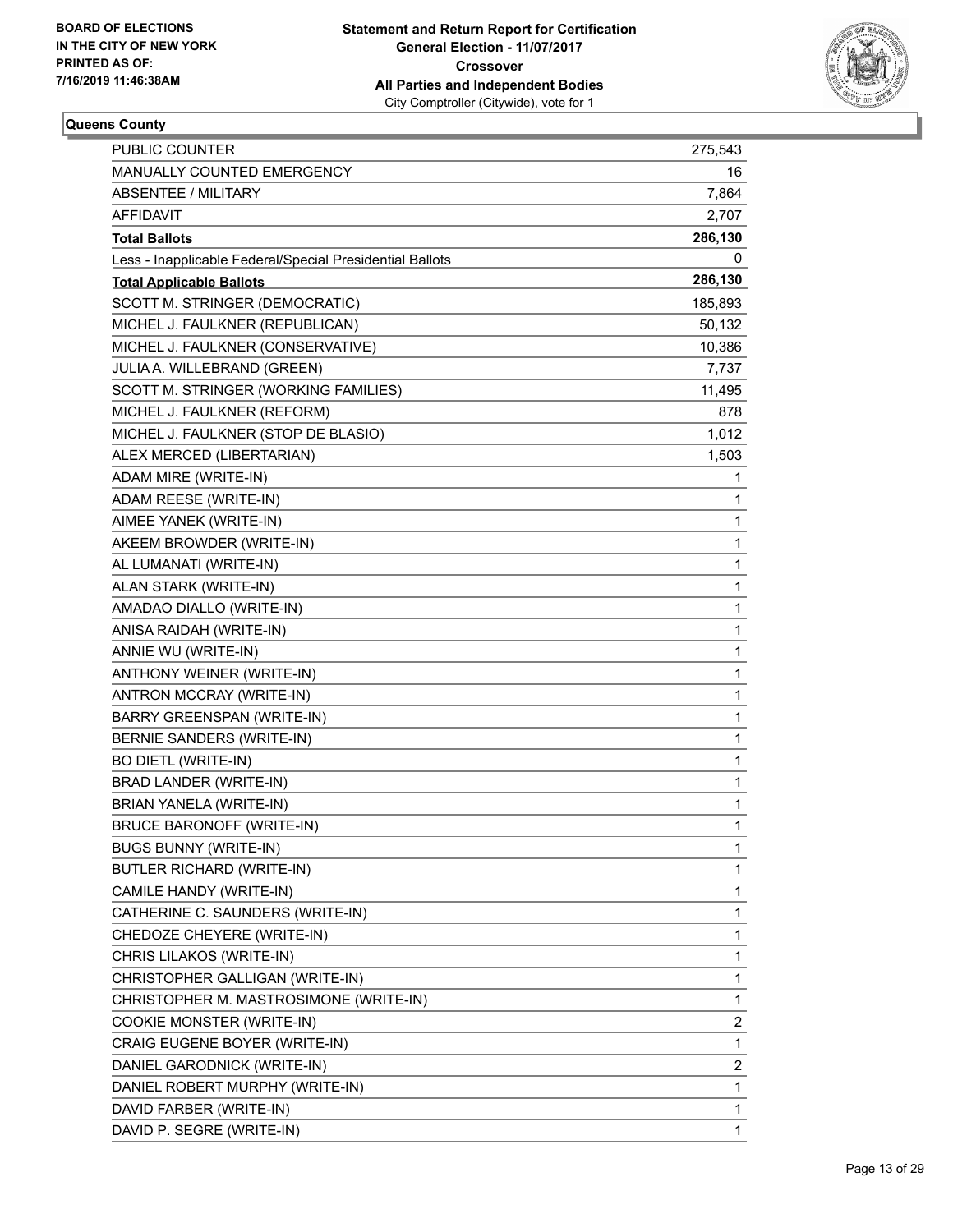

## **Queens County**

| DEREK JETER (WRITE-IN)             | 1              |
|------------------------------------|----------------|
| DOMENIC M. RECCHIO SR (WRITE-IN)   | 1              |
| DONALD DUCK (WRITE-IN)             | 2              |
| DONALD TRUMP (WRITE-IN)            | $\overline{2}$ |
| DWIGHT DICKSON (WRITE-IN)          | 1              |
| ELIO FORCINA (WRITE-IN)            | 2              |
| ELLIOT SPITZER (WRITE-IN)          | 3              |
| ERIC A. CAMPBELL (WRITE-IN)        | 1              |
| ERIC ADAMS (WRITE-IN)              | 1              |
| ERIC GARNER (WRITE-IN)             | 1              |
| ESTHER PEIHES (WRITE-IN)           | 1              |
| FARHAN HAQUE (WRITE-IN)            | 1              |
| <b>GEOFFREY METH (WRITE-IN)</b>    | 1              |
| <b>GEORGE METESKY (WRITE-IN)</b>   | 1              |
| <b>GERARD MIDDLETON (WRITE-IN)</b> | 1              |
| <b>GREEN ARROW (WRITE-IN)</b>      | 1              |
| HIRAM MONSERRATE (WRITE-IN)        | 1              |
| HOWARD STERN (WRITE-IN)            | 1              |
| HULK HOGAN (WRITE-IN)              | 1              |
| JACQUELINE RIOS (WRITE-IN)         | 1              |
| JAMES R. MCMANUS (WRITE-IN)        | 1              |
| JEHOVAH'S KINGDOM (WRITE-IN)       | 1              |
| JENNETTE TARIK (WRITE-IN)          | 1              |
| JESUS CHRIST (WRITE-IN)            | 1              |
| JOANN WHITEHEAD (WRITE-IN)         | 1              |
| JOEL BLUMENFELD (WRITE-IN)         | 1              |
| JOHN J. DORDY (WRITE-IN)           | 1              |
| JOHN L. BURNETT (WRITE-IN)         | 1              |
| JOHN LIU (WRITE-IN)                | 1              |
| JOHN VERCO (WRITE-IN)              | 1              |
| JOHN W. CRONIN (WRITE-IN)          | 1              |
| JOSEF WASNER (WRITE-IN)            | 1              |
| JOSEPH MARTHONE (WRITE-IN)         | 1              |
| JOSEPH TROINA (WRITE-IN)           | $\mathbf{1}$   |
| KENNETH SHELTON (WRITE-IN)         | $\overline{2}$ |
| KEVIN LOZANO (WRITE-IN)            | 1              |
| KRISTIN HAUSER (WRITE-IN)          | 1              |
| LEW SIMON (WRITE-IN)               | 1              |
| MARIANO RIVERA (WRITE-IN)          | 1              |
| MARK J. BIBLIS (WRITE-IN)          | 1              |
| MAURICE PINZOL (WRITE-IN)          | 1              |
| MAYLIN CAMPBELL (WRITE-IN)         | 1              |
| MELANIE GROSS (WRITE-IN)           | 1              |
| MICHAEL BLOOMBERG (WRITE-IN)       | $\overline{2}$ |
| MICHAEL IVORY (WRITE-IN)           | 1              |
| MICHAEL WARANTZ (WRITE-IN)         | $\mathbf{1}$   |
|                                    |                |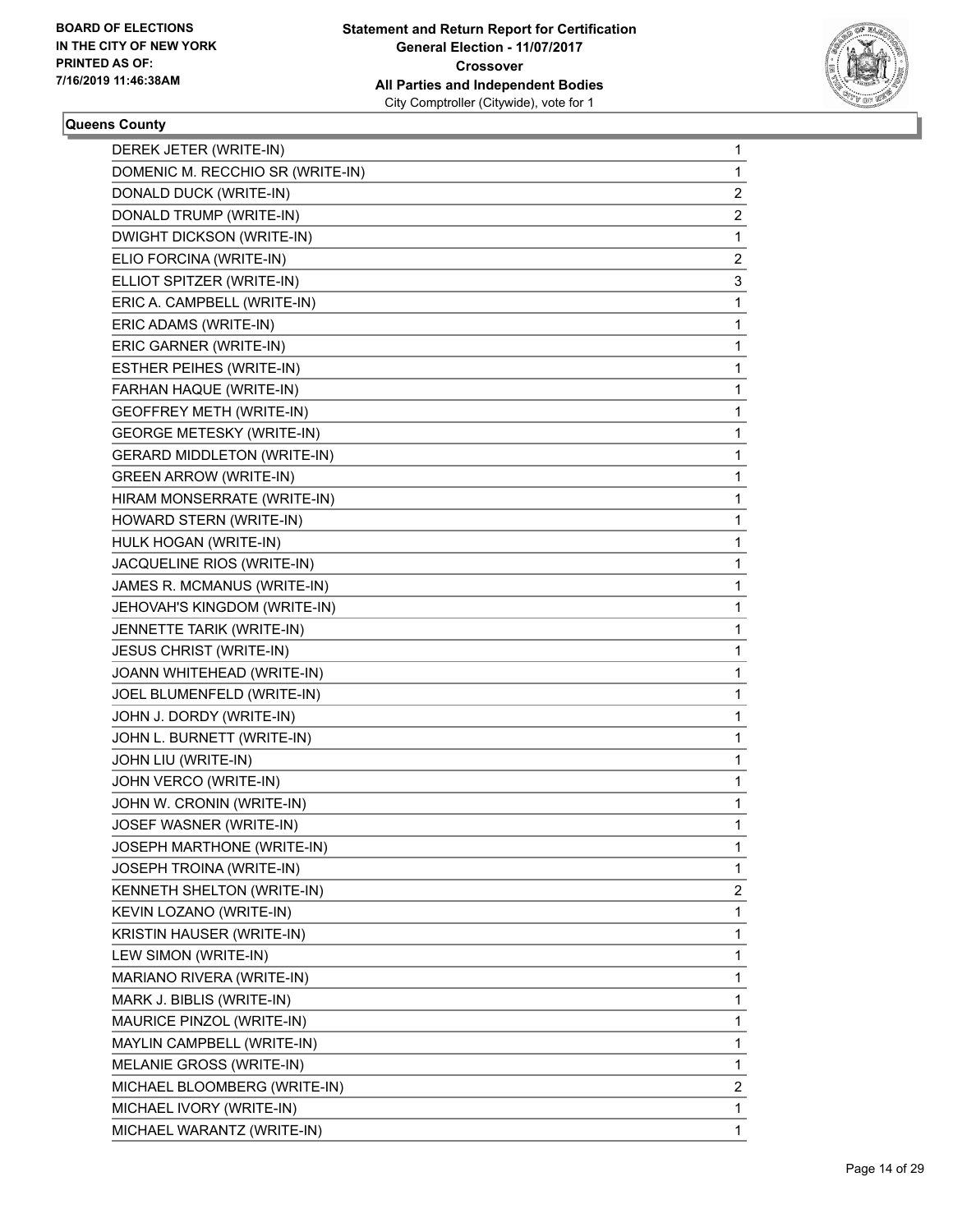

#### **Queens County**

| MICKEY MOUSE (WRITE-IN)                   | 2            |
|-------------------------------------------|--------------|
| MIKE MILLER (WRITE-IN)                    | 1            |
| MIRAN PAVSIC (WRITE-IN)                   | 1            |
| NAM JOON KIM (WRITE-IN)                   | 1            |
| NORMAN AREVALO (WRITE-IN)                 | 1            |
| OSASUMWEN ASEMOTA (WRITE-IN)              | 1            |
| OWEN BENJAMIN SMITH (WRITE-IN)            | 1            |
| PETER DURKOVIC (WRITE-IN)                 | 1            |
| PETER GLEASON (WRITE-IN)                  | 1            |
| PHILIP M. MCGRORY (WRITE-IN)              | 1            |
| RACHEL MADDOW (WRITE-IN)                  | 1            |
| RANDY WHITING ROGERS (WRITE-IN)           | 1            |
| ROBBIE GOSINE (WRITE-IN)                  | 2            |
| ROBERT WOODSON (WRITE-IN)                 | 1            |
| SAL F. ALBANESE (WRITE-IN)                | 1            |
| SAMAD NEWAZ (WRITE-IN)                    | 1            |
| SCOTT CROWLEY (WRITE-IN)                  | 1            |
| SCOTT SIEBER (WRITE-IN)                   | 1            |
| SHOSHANA RUBIN (WRITE-IN)                 | 1            |
| STEPHANY BATISTA (WRITE-IN)               | 1            |
| SUSAN S. LEE (WRITE-IN)                   | 1            |
| THEONI KOSEFAS (WRITE-IN)                 | 1            |
| TUCAN SAM (WRITE-IN)                      | $\mathbf{1}$ |
| UNATTRIBUTABLE WRITE-IN (WRITE-IN)        | 73           |
| UNCOUNTED WRITE-IN PER STATUTE (WRITE-IN) | 2            |
| VICTORIA CHAVEZ (WRITE-IN)                | 1            |
| VIN DIESEL (WRITE-IN)                     | 1            |
| VIOLA PLUMMER (WRITE-IN)                  | 1            |
| VISHNU R MAHADEO (WRITE-IN)               | 1            |
| WALTER N. IWACHIU (WRITE-IN)              | 1            |
| WARREN BUFFET (WRITE-IN)                  | 1            |
| WILLIAM BAREFIELD (WRITE-IN)              | 1            |
| WILLIAM MCGRIFF (WRITE-IN)                | 1            |
| WILLIE L. BAKER (WRITE-IN)                | 1            |
| WILLIE MAYS (WRITE-IN)                    | 1            |
| <b>Total Votes</b>                        | 269,232      |
| Unrecorded                                | 16,898       |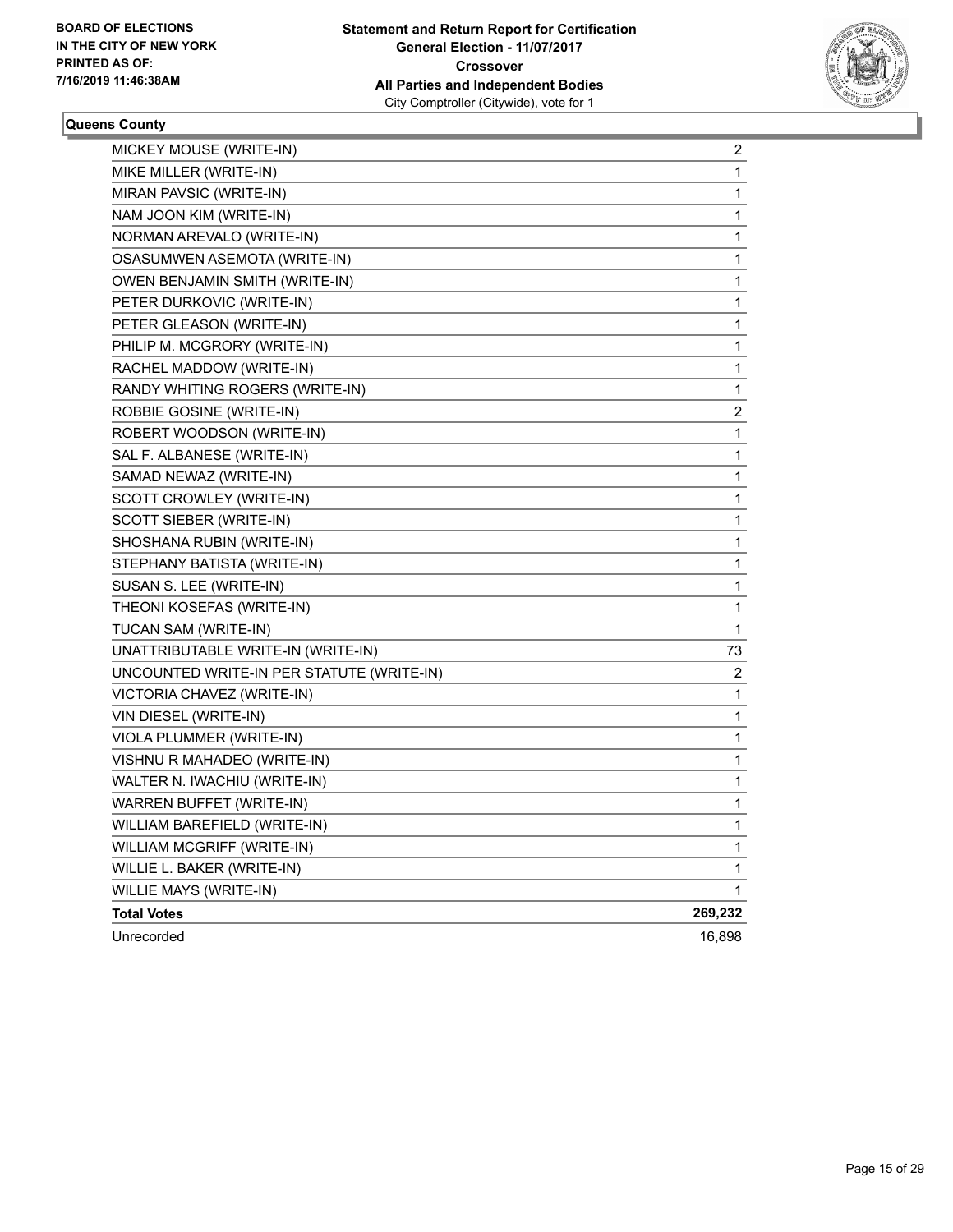

## **Richmond County**

| <b>PUBLIC COUNTER</b>                                    | 95,572       |
|----------------------------------------------------------|--------------|
| MANUALLY COUNTED EMERGENCY                               | 0            |
| <b>ABSENTEE / MILITARY</b>                               | 3,852        |
| AFFIDAVIT                                                | 878          |
| <b>Total Ballots</b>                                     | 100,302      |
| Less - Inapplicable Federal/Special Presidential Ballots | 0            |
| <b>Total Applicable Ballots</b>                          | 100,302      |
| SCOTT M. STRINGER (DEMOCRATIC)                           | 37,692       |
| MICHEL J. FAULKNER (REPUBLICAN)                          | 42,373       |
| MICHEL J. FAULKNER (CONSERVATIVE)                        | 8,068        |
| JULIA A. WILLEBRAND (GREEN)                              | 1,786        |
| SCOTT M. STRINGER (WORKING FAMILIES)                     | 2,937        |
| MICHEL J. FAULKNER (REFORM)                              | 313          |
| MICHEL J. FAULKNER (STOP DE BLASIO)                      | 525          |
| ALEX MERCED (LIBERTARIAN)                                | 496          |
| ALAN CATANEO (WRITE-IN)                                  | 2            |
| ALFRED C. CERULLO III (WRITE-IN)                         | 1            |
| ANDREW J. LANZA (WRITE-IN)                               | 1            |
| ANGELA DAVIS (WRITE-IN)                                  | $\mathbf{1}$ |
| ANTHONY PIERRO (WRITE-IN)                                | 1            |
| ANTHONY SIMPSON (WRITE-IN)                               | $\mathbf{1}$ |
| AURELIA CURRIS (WRITE-IN)                                | $\mathbf{1}$ |
| AVE CORMIEN (WRITE-IN)                                   | 1            |
| BERNIE SANDERS (WRITE-IN)                                | 1            |
| BERT KANNUDO (WRITE-IN)                                  | 2            |
| DAVE CHAPELLE (WRITE-IN)                                 | $\mathbf{1}$ |
| DENNISE QUIRK (WRITE-IN)                                 | $\mathbf{1}$ |
| DONALD J. TRUMP, JR (WRITE-IN)                           | $\mathbf{1}$ |
| EDGAR ROSALES (WRITE-IN)                                 | 1            |
| EDWARD L. LEAVY, JR. (WRITE-IN)                          | 1            |
| ELIOT SPITZER (WRITE-IN)                                 | 2            |
| ESTEBAN E. GONZALEZ (WRITE-IN)                           | $\mathbf{1}$ |
| GARY DELL ABATE (WRITE-IN)                               | $\mathbf{1}$ |
| GENA MIMOZO (WRITE-IN)                                   | 1            |
| <b>GEORGE CODD (WRITE-IN)</b>                            | 1            |
| <b>GREG RODRIGUEZ (WRITE-IN)</b>                         | 2            |
| JASON MAHONEY (WRITE-IN)                                 | $\mathbf{1}$ |
| <b>JESSICA MEME (WRITE-IN)</b>                           | 1            |
| JOHN SZELUGA (WRITE-IN)                                  | 1            |
| JOHN TUCKER (WRITE-IN)                                   | 1            |
| JOSEPH C. BORELLI (WRITE-IN)                             | 1            |
| JOSEPH MIONE (WRITE-IN)                                  | 1            |
| KAREEM ROLLAND (WRITE-IN)                                | $\mathbf{1}$ |
| KATHLEEN GORMAN (WRITE-IN)                               | 1            |
| KEVIN ELKINS (WRITE-IN)                                  | 1            |
| KRISTAPS PORZINGIS (WRITE-IN)                            | 1            |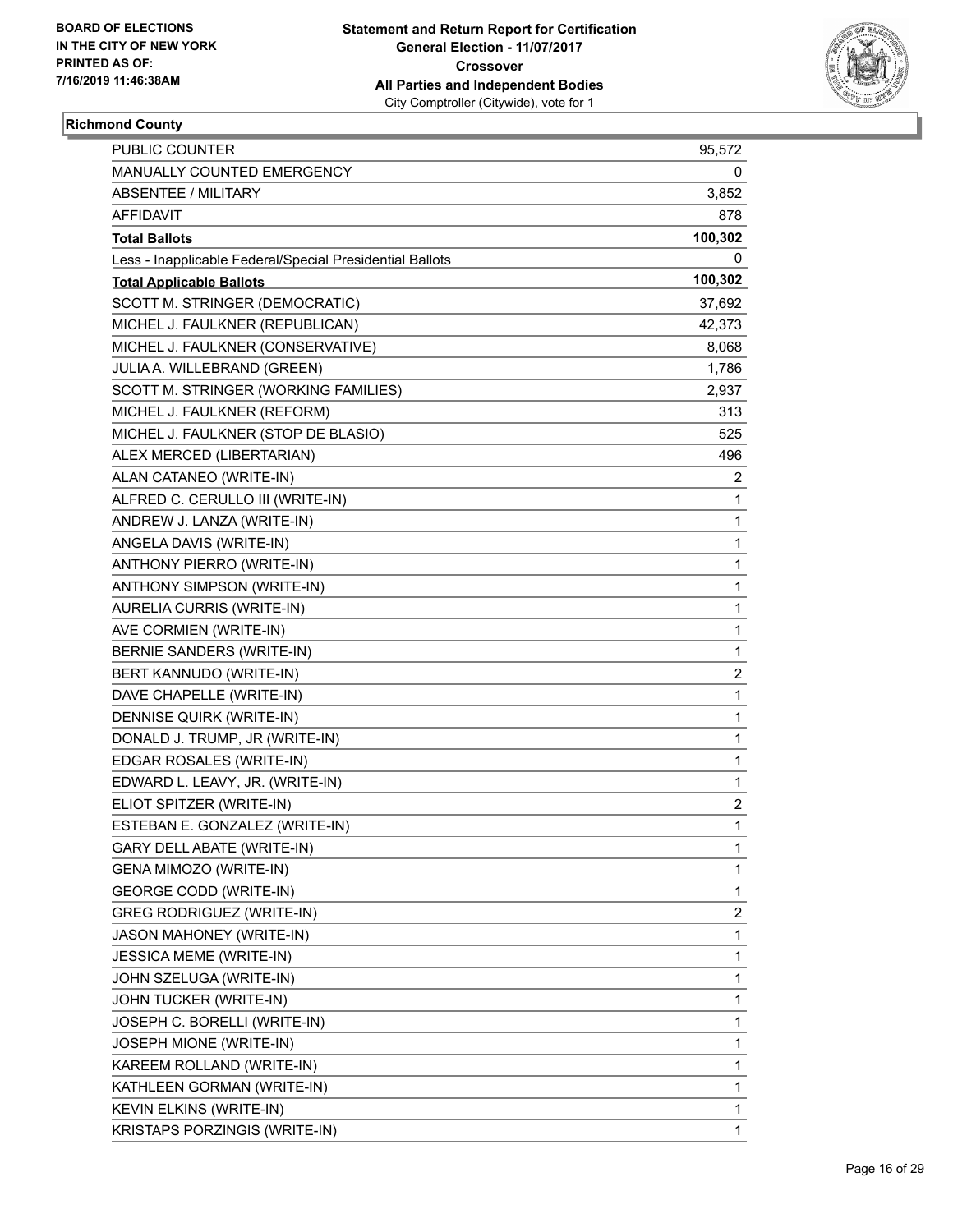

## **Richmond County**

| LAIRD KLEIN (WRITE-IN)                    | 1                       |
|-------------------------------------------|-------------------------|
| LOUIS LEONARD ROMANO (WRITE-IN)           | $\mathbf{1}$            |
| LOUIS RIVERA (WRITE-IN)                   | 1                       |
| MARK CUNIZIO (WRITE-IN)                   | 1                       |
| MARY E. GUSTAFSSON (WRITE-IN)             | 1                       |
| MAX BAER, JR. (WRITE-IN)                  | 1                       |
| MEG VENTRUDO (WRITE-IN)                   | 1                       |
| MICHAEL PORELMOTER (WRITE-IN)             | 1                       |
| <b>OMAR CARTER (WRITE-IN)</b>             | 1                       |
| PHILIP CARONE (WRITE-IN)                  | 1                       |
| PHILIP LIA (WRITE-IN)                     | $\overline{\mathbf{c}}$ |
| RAENA MCCARTHY (WRITE-IN)                 | 1                       |
| RANDY SIMS (WRITE-IN)                     | 1                       |
| ROBERT DAVIS (WRITE-IN)                   | 1                       |
| ROBERT ELTING (WRITE-IN)                  | 1                       |
| ROBERT HELBOCK (WRITE-IN)                 | 1                       |
| ROBERT OBERMEYER (WRITE-IN)               | 1                       |
| RONALD CASTORINA, JR. (WRITE-IN)          | 1                       |
| RUSSELL C. GALLO (WRITE-IN)               | 1                       |
| SAL F. ALBANESE (WRITE-IN)                | 1                       |
| SARA WONG (WRITE-IN)                      | 1                       |
| SEAN JOHNSON (WRITE-IN)                   | 1                       |
| STEPHEN S. LIOZZI (WRITE-IN)              | 1                       |
| UNATTRIBUTABLE WRITE-IN (WRITE-IN)        | 36                      |
| UNCOUNTED WRITE-IN PER STATUTE (WRITE-IN) | 4                       |
| WILLIAM MCGRATH (WRITE-IN)                | 1                       |
| WILLIAM THOMPSON (WRITE-IN)               | 1                       |
| YOEL TEITELBAUM (WRITE-IN)                | 1                       |
| <b>Total Votes</b>                        | 94,292                  |
| Unrecorded                                | 6,010                   |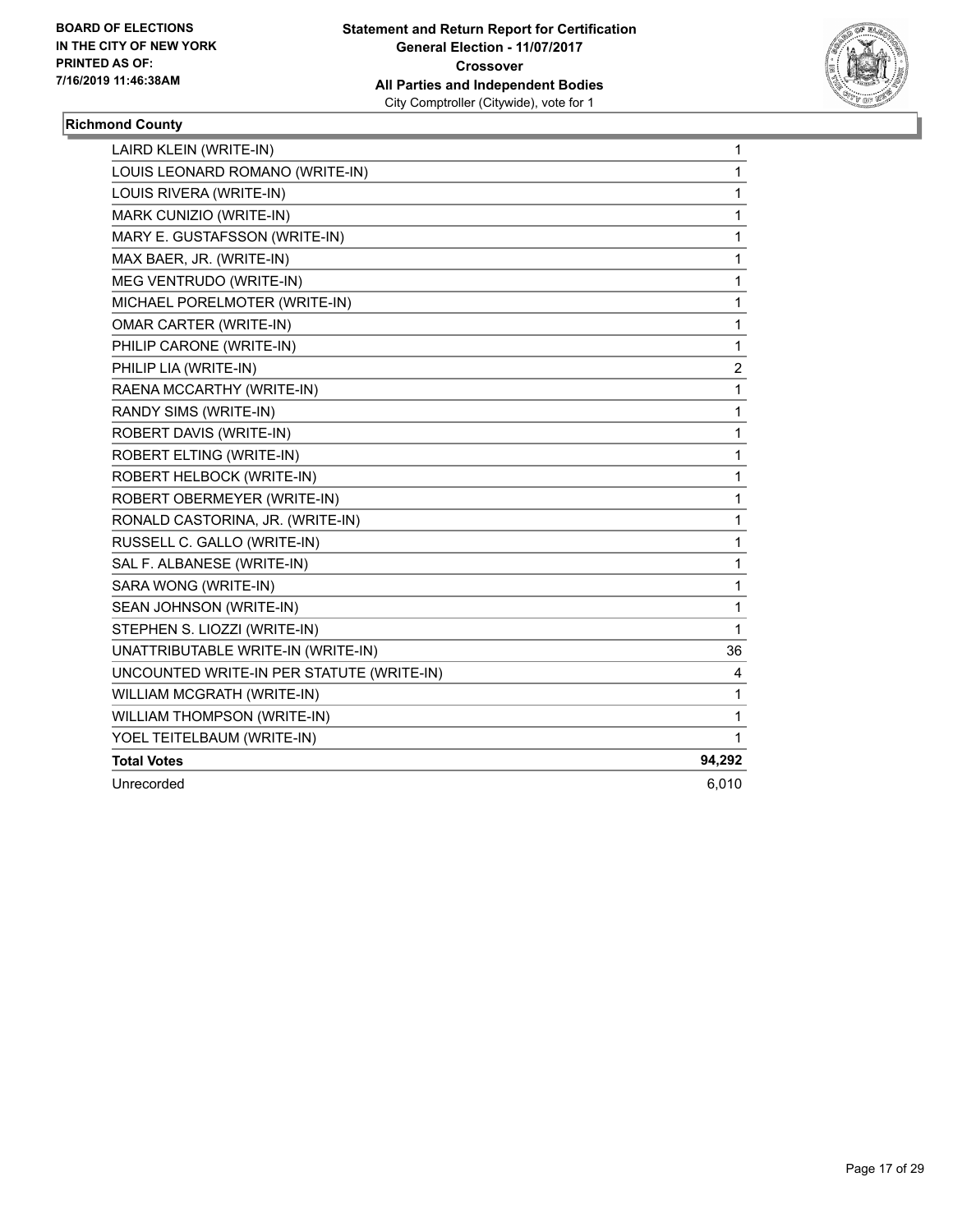

| <b>PUBLIC COUNTER</b>                                    | 1,123,273    |
|----------------------------------------------------------|--------------|
| MANUALLY COUNTED EMERGENCY                               | 112          |
| ABSENTEE / MILITARY                                      | 29,928       |
| <b>AFFIDAVIT</b>                                         | 13,001       |
| <b>Total Ballots</b>                                     | 1,166,314    |
| Less - Inapplicable Federal/Special Presidential Ballots | 0            |
| <b>Total Applicable Ballots</b>                          | 1,166,314    |
| SCOTT M. STRINGER (DEMOCRATIC)                           | 778,258      |
| MICHEL J. FAULKNER (REPUBLICAN)                          | 171,431      |
| MICHEL J. FAULKNER (CONSERVATIVE)                        | 34,446       |
| JULIA A. WILLEBRAND (GREEN)                              | 34,371       |
| SCOTT M. STRINGER (WORKING FAMILIES)                     | 60,686       |
| MICHEL J. FAULKNER (REFORM)                              | 3,773        |
| MICHEL J. FAULKNER (STOP DE BLASIO)                      | 3,542        |
| ALEX MERCED (LIBERTARIAN)                                | 6,100        |
| AARON RODGERS (WRITE-IN)                                 | 1            |
| ADAM MEYERS (WRITE-IN)                                   | 1            |
| ADAM MIRE (WRITE-IN)                                     | 1            |
| ADAM REESE (WRITE-IN)                                    | 1            |
| ADELINE BUNCHS (WRITE-IN)                                | 1            |
| ADOLF TRUMP (WRITE-IN)                                   | 1            |
| AIMEE YANEK (WRITE-IN)                                   | 1            |
| AKEEM BROWDER (WRITE-IN)                                 | 2            |
| AKIA MITCHELL (WRITE-IN)                                 | 1            |
| AL LUMANATI (WRITE-IN)                                   | 1            |
| AL SHARPTON (WRITE-IN)                                   | 1            |
| ALAN CATANEO (WRITE-IN)                                  | 2            |
| ALAN STARK (WRITE-IN)                                    | 1            |
| ALEX BARRIOS (WRITE-IN)                                  | 1            |
| ALEX CASDIN (WRITE-IN)                                   | $\mathbf{1}$ |
| ALEXANDER CASDIN (WRITE-IN)                              | 1            |
| ALFRED C. CERULLO III (WRITE-IN)                         | 1            |
| ALICIA GLEN (WRITE-IN)                                   | 1            |
| ALVIS PRETZEL (WRITE-IN)                                 | 1            |
| AMADAO DIALLO (WRITE-IN)                                 | 1            |
| AMMANIE AHMED (WRITE-IN)                                 | 1            |
| ANDREA PSORAS (WRITE-IN)                                 | 1            |
| ANDREW ERISTOFF (WRITE-IN)                               | 2            |
| ANDREW J. LANZA (WRITE-IN)                               | 1            |
| ANDY SUBERVI (WRITE-IN)                                  | 1            |
| ANGEL USGZ (WRITE-IN)                                    | 1            |
| ANGELA DAVIS (WRITE-IN)                                  | 1            |
| ANISA RAIDAH (WRITE-IN)                                  | 1            |
| ANNA MAE F. WEST (WRITE-IN)                              | 1            |
| ANNIE WU (WRITE-IN)                                      | 1            |
| ANTHONY C. MATOS (WRITE-IN)                              | 1            |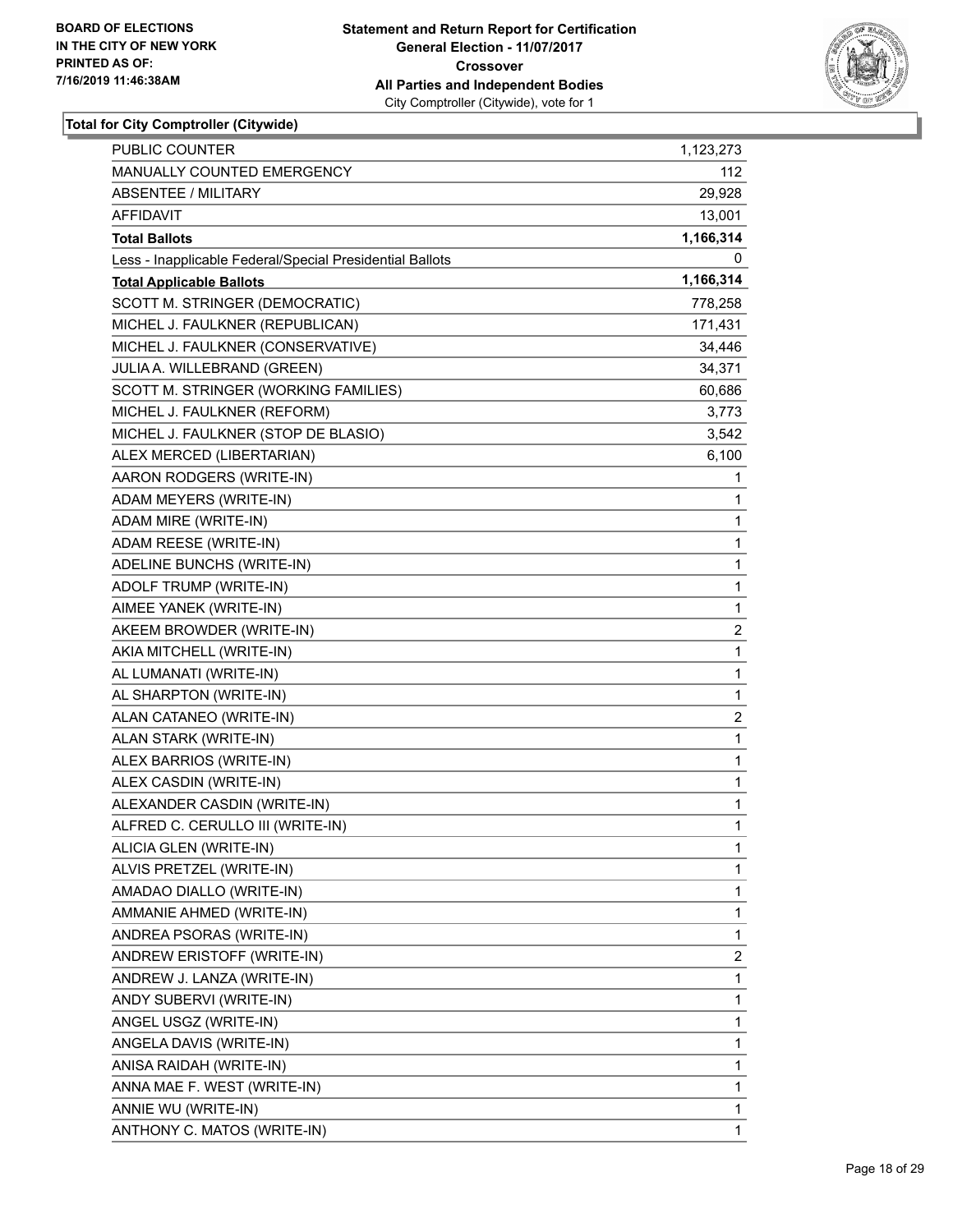

| ANTHONY PEREZ (WRITE-IN)          | 3              |
|-----------------------------------|----------------|
| ANTHONY PIERRE (WRITE-IN)         | 1              |
| ANTHONY PIERRO (WRITE-IN)         | 1              |
| ANTHONY SIMPSON (WRITE-IN)        | 1              |
| <b>ANTHONY WEINER (WRITE-IN)</b>  | $\overline{2}$ |
| ANTRON MCCRAY (WRITE-IN)          | 1              |
| ARENIA REILLY-COLLINS (WRITE-IN)  | 1              |
| ARLENE STRINGER (WRITE-IN)        | 1              |
| <b>ASHER FREEMAN (WRITE-IN)</b>   | 1              |
| AURELIA CURRIS (WRITE-IN)         | 1              |
| AVE CORMIEN (WRITE-IN)            | 1              |
| <b>BARACK OBAMA (WRITE-IN)</b>    | 4              |
| BARRY GREENSPAN (WRITE-IN)        | 1              |
| <b>BELKIN GARCIA (WRITE-IN)</b>   | 1              |
| BEN HOMRIGHAUSEN (WRITE-IN)       | 1              |
| BENJAMIN C DIAMOND (WRITE-IN)     | 1              |
| BENJAMIN PODIETZ (WRITE-IN)       | 1              |
| BERNARD MADOFF (WRITE-IN)         | 1              |
| BERNARD R. BLOCK (WRITE-IN)       | 1              |
| BERNIE SANDERS (WRITE-IN)         | 5              |
| BERT KANNUDO (WRITE-IN)           | $\overline{c}$ |
| BEYONCE KNOWLES (WRITE-IN)        | 1              |
| BILL BROWN (WRITE-IN)             | 1              |
| BILL MCKIBBEN (WRITE-IN)          | $\overline{2}$ |
| <b>BO DIETL (WRITE-IN)</b>        | 1              |
| BOB CAPANO (WRITE-IN)             | 1              |
| <b>BOB DOLE (WRITE-IN)</b>        | $\overline{c}$ |
| <b>BOB GANGI (WRITE-IN)</b>       | 1              |
| BRAD LANDER (WRITE-IN)            | 1              |
| BRAD T. RAMDEEN (WRITE-IN)        | $\mathbf{1}$   |
| <b>BRANDON FRAZIER (WRITE-IN)</b> | 1              |
| <b>BRIAN YANELA (WRITE-IN)</b>    | 1              |
| BRUCE BARONOFF (WRITE-IN)         | 1              |
| <b>BRUCE FRENCH (WRITE-IN)</b>    | 1              |
| <b>BRUCE WRIGHT (WRITE-IN)</b>    | 1              |
| <b>BUGS BUNNY (WRITE-IN)</b>      | 1              |
| BUTLER RICHARD (WRITE-IN)         | 1              |
| CABE SAFF (WRITE-IN)              | 1              |
| CALVIN BECKETT (WRITE-IN)         | 1              |
| CAMILE HANDY (WRITE-IN)           | 1              |
| CARMELA CUNDUM (WRITE-IN)         | 1              |
| CARMELO ANTHONY (WRITE-IN)        | 1              |
| CARMEN QUINONES (WRITE-IN)        | 1              |
| CAROLINE KENNEDY (WRITE-IN)       | 1              |
| CAROLYN CONABOY (WRITE-IN)        | 1              |
| CARSON WENTZ (WRITE-IN)           | 1.             |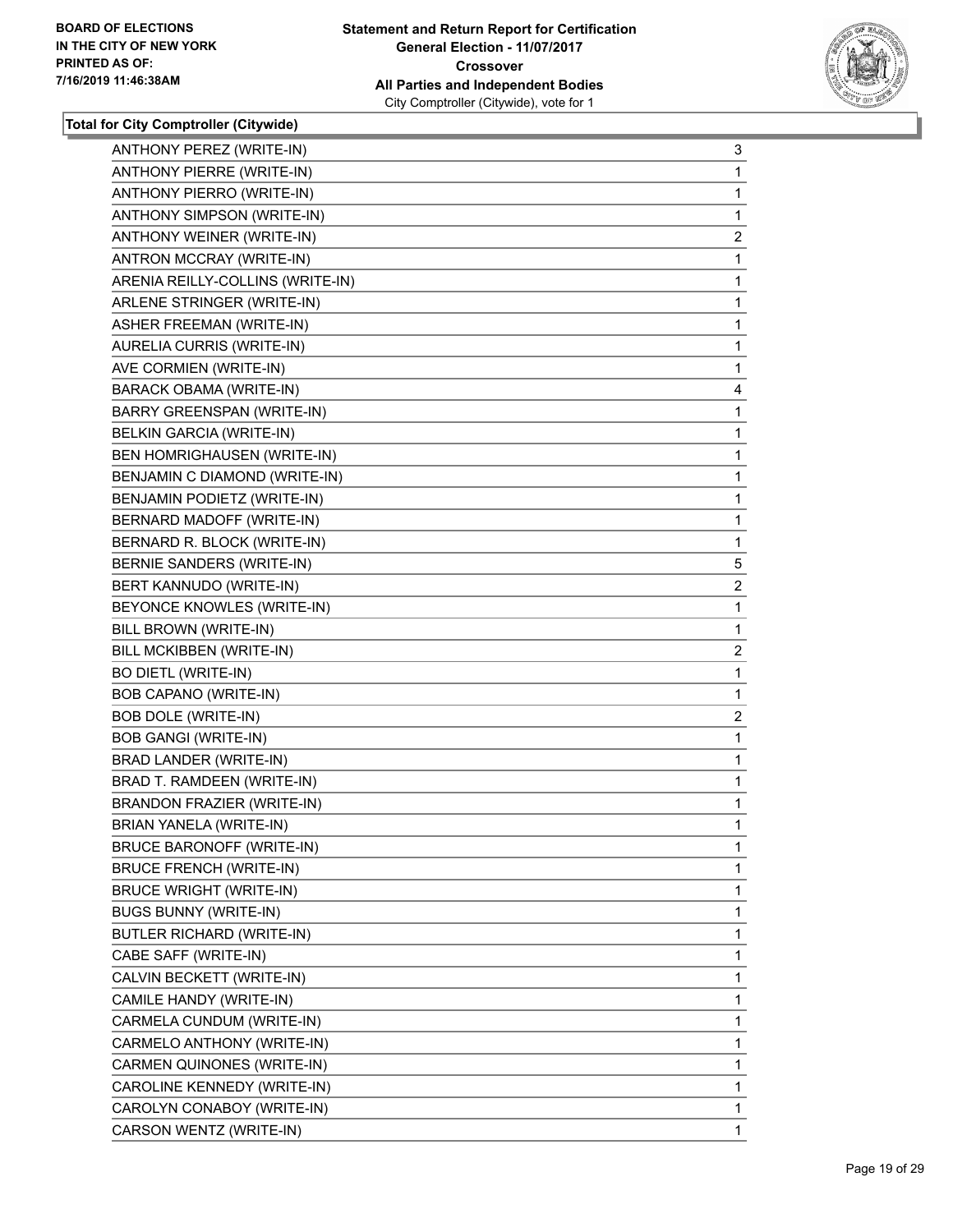

| CATHERINE C. SAUNDERS (WRITE-IN)       | $\mathbf{1}$   |
|----------------------------------------|----------------|
| CEA WAEVER (WRITE-IN)                  | 1              |
| CEA WEAVER (WRITE-IN)                  | 1              |
| CECILE GREEN (WRITE-IN)                | 1              |
| CHAIM DEUTSCH (WRITE-IN)               | 1              |
| CHAKYRA SYRIAQUE (WRITE-IN)            | 1              |
| CHEDOZE CHEYERE (WRITE-IN)             | 1              |
| CHRIS DOYLE (WRITE-IN)                 | 1              |
| CHRIS LILAKOS (WRITE-IN)               | 1              |
| CHRISTINA TRAVERS (WRITE-IN)           | 1              |
| CHRISTOPHER ANDERSON (WRITE-IN)        | 1              |
| CHRISTOPHER CASEY (WRITE-IN)           | 1              |
| CHRISTOPHER GALLIGAN (WRITE-IN)        | 1              |
| CHRISTOPHER M. MASTROSIMONE (WRITE-IN) | 1              |
| CLIFF KINGSBURY (WRITE-IN)             | 1              |
| COOKIE MONSTER (WRITE-IN)              | $\overline{2}$ |
| CORRINE KOHUT (WRITE-IN)               | 1              |
| CORY KADAMANI (WRITE-IN)               | 1              |
| CRAIG EUGENE BOYER (WRITE-IN)          | 1              |
| <b>CURTIS ARLEK (WRITE-IN)</b>         | 1              |
| DAN BONANNO (WRITE-IN)                 | 1              |
| DAN GARODNICK (WRITE-IN)               | 6              |
| DAN GORDAN (WRITE-IN)                  | 1              |
| DAN LEHMAN (WRITE-IN)                  | 1              |
| DANI COTRONE (WRITE-IN)                | 1              |
| DANIEL BERNER (WRITE-IN)               | 1              |
| DANIEL DOCTOROFF (WRITE-IN)            | 1              |
| DANIEL G RENKAS III (WRITE-IN)         | 1              |
| DANIEL GARODNICK (WRITE-IN)            | 2              |
| DANIEL ROBERT MURPHY (WRITE-IN)        | 1              |
| DANIEL SQUADRON (WRITE-IN)             | 1              |
| DARRIN L. JAMES (WRITE-IN)             | 1              |
| DAVE CHAPELLE (WRITE-IN)               | 1              |
| DAVID A. LEVINE (WRITE-IN)             | 1              |
| DAVID DEROY (WRITE-IN)                 | 1              |
| DAVID FARBER (WRITE-IN)                | 1              |
| DAVID GREENFEILD (WRITE-IN)            | 1              |
| DAVID MACK (WRITE-IN)                  | 2              |
| DAVID MATHER (WRITE-IN)                | 1              |
| DAVID P. SEGRE (WRITE-IN)              | 1              |
| DAVID WELLS (WRITE-IN)                 | 1              |
| DAVID YASKEY (WRITE-IN)                | 1              |
| DAVID YASSKY (WRITE-IN)                | 1              |
| DAVID ZELIKOVITZ (WRITE-IN)            | 1              |
| DEBORAH SNYDER (WRITE-IN)              | 1              |
| DENNISE QUIRK (WRITE-IN)               | 1              |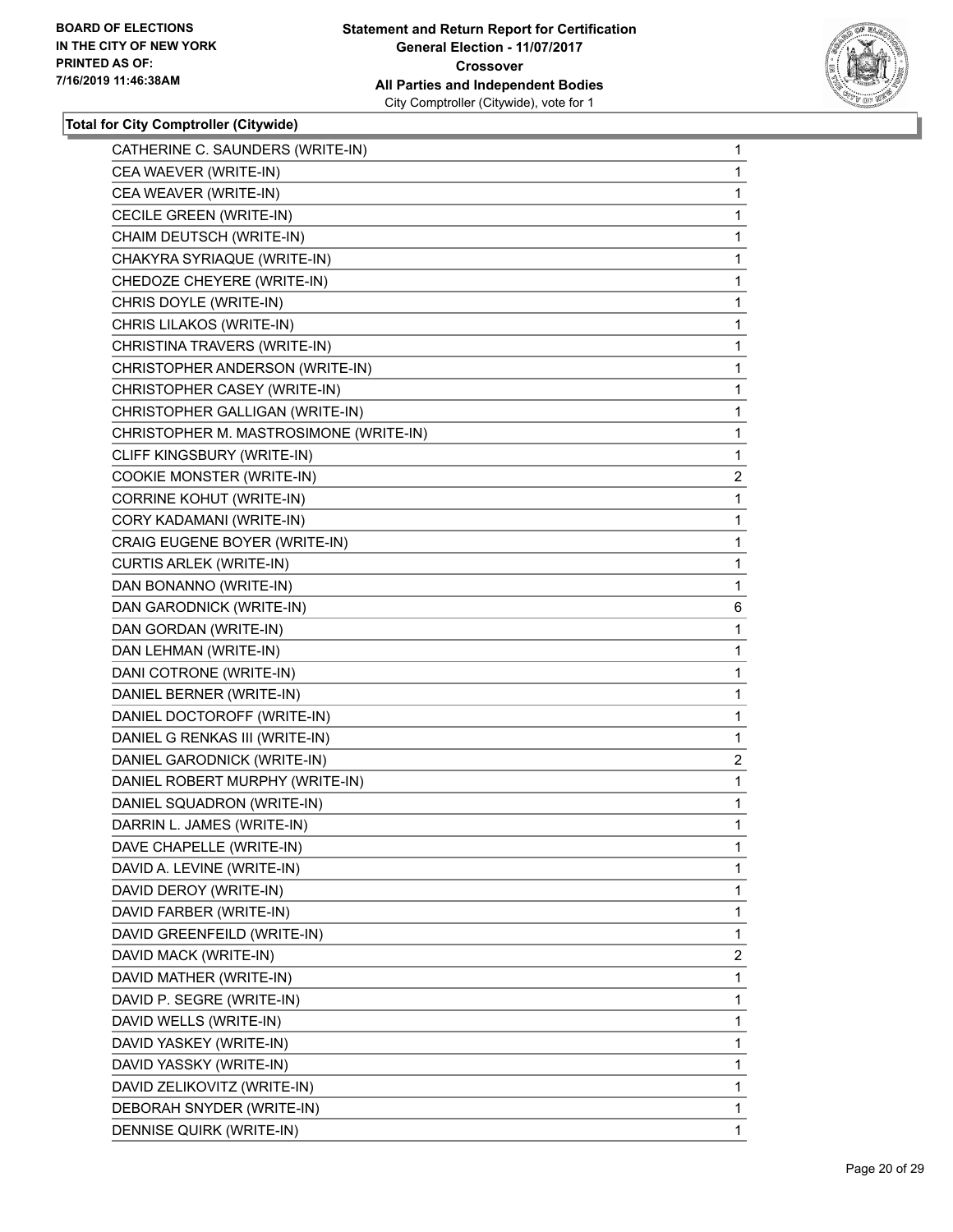

| DEREK JETER (WRITE-IN)           | 1              |
|----------------------------------|----------------|
| DIANE DORR (WRITE-IN)            | 1              |
| DOMENIC M. RECCHIO SR (WRITE-IN) | 1              |
| DONALD DUCK (WRITE-IN)           | 2              |
| DONALD J TRUMP (WRITE-IN)        | 1              |
| DONALD J. TRUMP, JR (WRITE-IN)   | 1              |
| DONALD TRUMP (WRITE-IN)          | 3              |
| DONALD TRUMP JR (WRITE-IN)       | 1              |
| DONALD TRUMP JR. (WRITE-IN)      | 1              |
| DONOVAN M. ROSS (WRITE-IN)       | 1              |
| DR.CLAUDE ANDERSON (WRITE-IN)    | 1              |
| DUNCAN GRANT (WRITE-IN)          | 1              |
| DWIGHT DICKSON (WRITE-IN)        | 1              |
| DWIGHT KENWOOD (WRITE-IN)        | 1              |
| EDGAR ROSALES (WRITE-IN)         | 1              |
| EDIE WINDSOR (WRITE-IN)          | 1              |
| EDWARD L. LEAVY, JR. (WRITE-IN)  | 1              |
| EDWIN FRIAS (WRITE-IN)           | 1              |
| EGLI TUNJO (WRITE-IN)            | 1              |
| ELE FEREYC (WRITE-IN)            | 1              |
| ELIO FORCINA (WRITE-IN)          | 2              |
| ELIOT SPITZER (WRITE-IN)         | 3              |
| ELIOT SPLITZER (WRITE-IN)        | 1              |
| ELIZABETH WARREN (WRITE-IN)      | $\overline{2}$ |
| ELLIOT SPITZER (WRITE-IN)        | 6              |
| ELVIN SANTANA (WRITE-IN)         | 1              |
| EMERSON CLAYTON (WRITE-IN)       | 1              |
| EMMA GUAMBARDO (WRITE-IN)        | 1              |
| ERIC A. CAMPBELL (WRITE-IN)      | 1              |
| ERIC ADAMS (WRITE-IN)            | 1              |
| ERIC GARNER (WRITE-IN)           | 1              |
| ERIC GONZALEZ (WRITE-IN)         | 1              |
| ERIC LEB (WRITE-IN)              | 1              |
| ESTEBAN E. GONZALEZ (WRITE-IN)   | 1              |
| ESTHER PEIHES (WRITE-IN)         | 1              |
| EVAN JOHNSON (WRITE-IN)          | 1              |
| FARHAN HAQUE (WRITE-IN)          | 1              |
| FELICIA GORDON (WRITE-IN)        | 1              |
| FELICIA POWELL (WRITE-IN)        | 1              |
| FERNANDO FARRER (WRITE-IN)       | 2              |
| FRANCESCA CUTRONE (WRITE-IN)     | 1              |
| GARY DELL ABATE (WRITE-IN)       | 1              |
| <b>GARY SPENCER (WRITE-IN)</b>   | 1              |
| GENA MIMOZO (WRITE-IN)           | 1              |
| <b>GEOFFREY METH (WRITE-IN)</b>  | 1              |
| GEORGE CODD (WRITE-IN)           | 1              |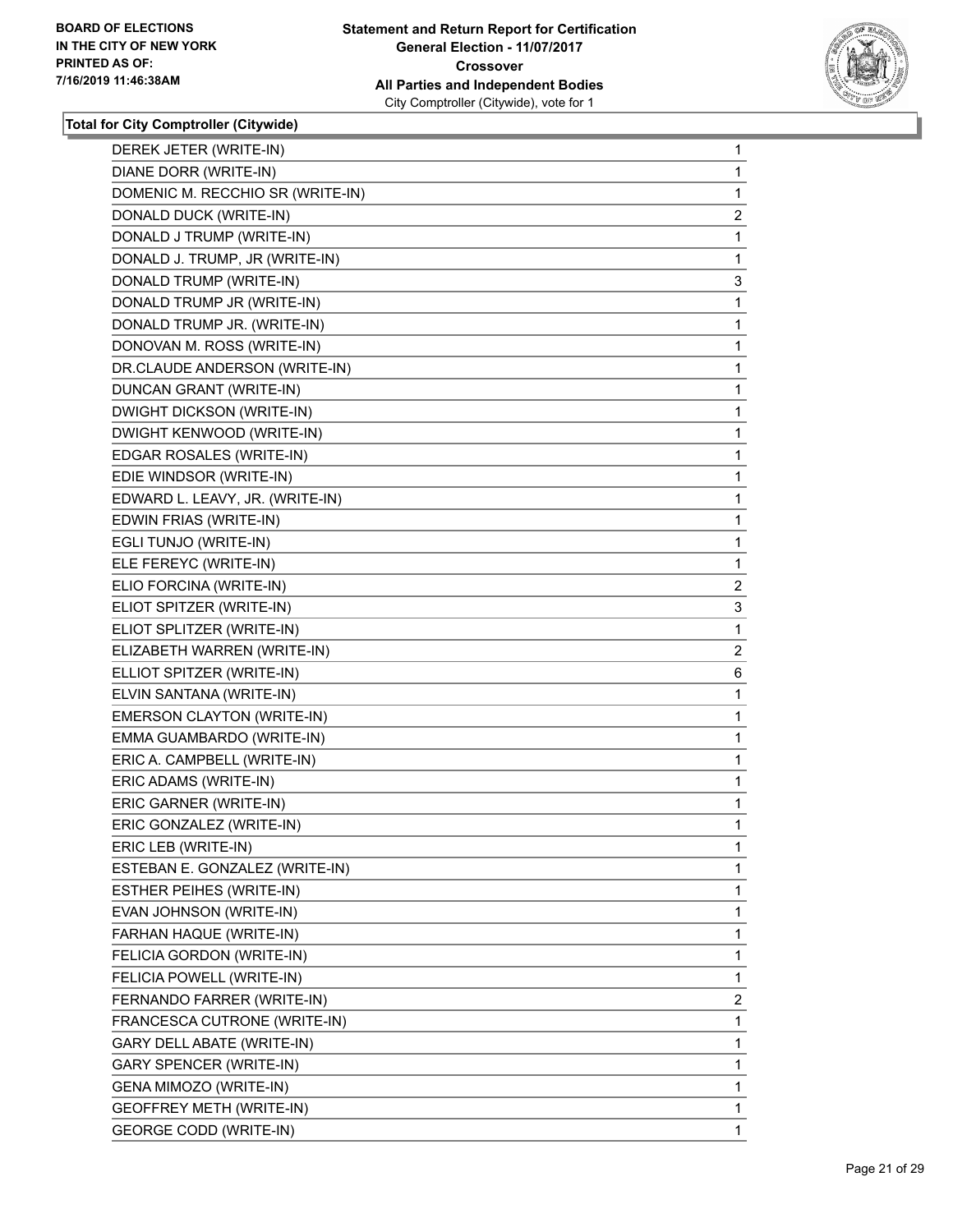

| <b>GEORGE METESKY (WRITE-IN)</b>   | $\mathbf{1}$   |
|------------------------------------|----------------|
| <b>GEORGE NIKIFOROV (WRITE-IN)</b> | 1              |
| <b>GERARD MIDDLETON (WRITE-IN)</b> | 1              |
| <b>GLADYS BOURDAIN (WRITE-IN)</b>  | 1              |
| <b>GREEN ARROW (WRITE-IN)</b>      | 1              |
| <b>GREG RODRIGUEZ (WRITE-IN)</b>   | $\overline{2}$ |
| <b>GREGORY BEATON (WRITE-IN)</b>   | 1              |
| <b>GREGORY OBRIEN (WRITE-IN)</b>   | 1              |
| HADASSAH YISRAEL (WRITE-IN)        | $\overline{2}$ |
| HANNAH ALEXANDER (WRITE-IN)        | 1              |
| HAROLD TISHLER (WRITE-IN)          | 1              |
| HARRY DEHLER (WRITE-IN)            | 1              |
| HARRY RUBIN FALCONE (WRITE-IN)     | 1              |
| HARRY SCHWARTZ (WRITE-IN)          | 1              |
| HARRY WILSON (WRITE-IN)            | 1              |
| HELEN ROSENTHAL (WRITE-IN)         | 1              |
| HELLOW KIMMYIE (WRITE-IN)          | 1              |
| HENRIETTA MAGILICUTTY (WRITE-IN)   | 1              |
| HILLARY CLINTON (WRITE-IN)         | 1              |
| HIRAM MONSERRATE (WRITE-IN)        | 1              |
| HOCHI MINH (WRITE-IN)              | 1              |
| HOWARD KLEINHENDER (WRITE-IN)      | 1              |
| HOWARD KRULEWITZ (WRITE-IN)        | 1              |
| HOWARD STERN (WRITE-IN)            | 1              |
| HUGH JAZZ (WRITE-IN)               | 1              |
| HUGHES NELSON (WRITE-IN)           | 1              |
| HULK HOGAN (WRITE-IN)              | 1              |
| IAN MACALLEN (WRITE-IN)            | 1              |
| IAN STRAUGHTER (WRITE-IN)          | 1              |
| <b>IGOR BATISTA (WRITE-IN)</b>     | 1              |
| IMAN BANCE (WRITE-IN)              | 1              |
| IRA A. BERKAITZ (WRITE-IN)         | 1              |
| IVANA ZORIC (WRITE-IN)             | 1              |
| JACK ANTHONY SCHNEIDER (WRITE-IN)  | 1              |
| JACK D'EMIC (WRITE-IN)             | 1              |
| JACK MARGOLIS (WRITE-IN)           | 1              |
| JACOB ROTH (WRITE-IN)              | 1              |
| JACQUELINE RIOS (WRITE-IN)         | 1              |
| JALEESA MYERS (WRITE-IN)           | 1              |
| JAMES GARRETT (WRITE-IN)           | 1              |
| JAMES P. ONEILL (WRITE-IN)         | 1              |
| JAMES R. MCMANUS (WRITE-IN)        | 1              |
| <b>JAMI ROBINSON (WRITE-IN)</b>    | 1              |
| JANDS DEV MORTON (WRITE-IN)        | 1              |
| JANE DOE (WRITE-IN)                | 1              |
| JANOS MARTON (WRITE-IN)            | 1              |
|                                    |                |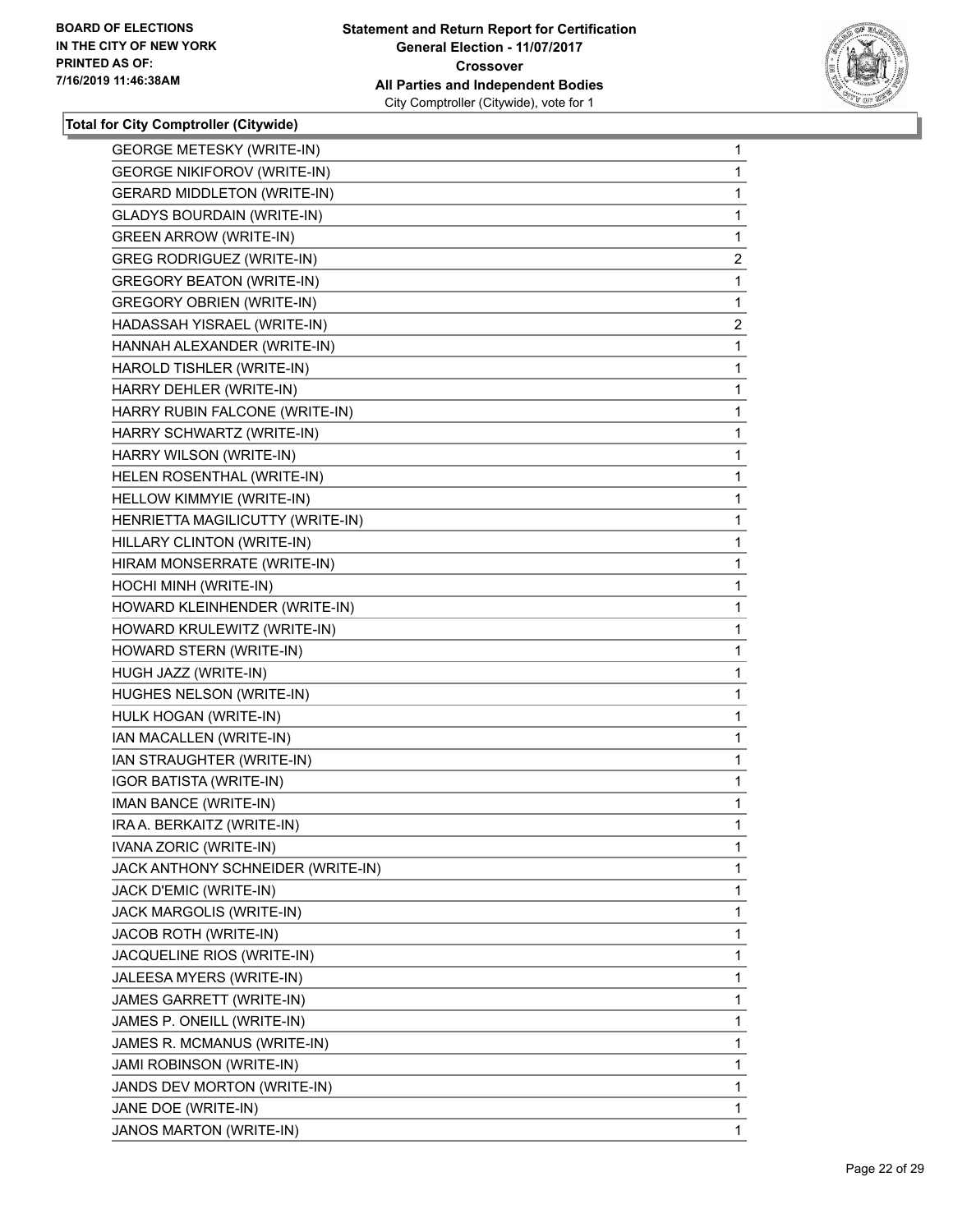

| JARED TRUJILLO (WRITE-IN)            | $\mathbf{1}$   |
|--------------------------------------|----------------|
| JASON CERRATO (WRITE-IN)             | 1              |
| <b>JASON MAHONEY (WRITE-IN)</b>      | 1              |
| JEFF BLUM (WRITE-IN)                 | 1              |
| JEFFREY KLEIN (WRITE-IN)             | 1              |
| JEHOVAH'S KINGDOM (WRITE-IN)         | 1              |
| JENNETTE TARIK (WRITE-IN)            | 1              |
| JERRY SEINFELD (WRITE-IN)            | 1              |
| JESSE HOFRIENTER (WRITE-IN)          | 1              |
| <b>JESSICA MEME (WRITE-IN)</b>       | 1              |
| <b>JESUS CHRIST (WRITE-IN)</b>       | 1              |
| JIM FOURATT (WRITE-IN)               | 1              |
| JOANN WHITEHEAD (WRITE-IN)           | 1              |
| JOE BIDEN (WRITE-IN)                 | 1              |
| JOE GIRARDI (WRITE-IN)               | 1              |
| JOE KLONOWSKI (WRITE-IN)             | 1              |
| JOEL BLUMENFELD (WRITE-IN)           | 1              |
| JOEL GROSS (WRITE-IN)                | 1              |
| JOEL KLEIN (WRITE-IN)                | 1              |
| JOHANNA M. DOYLE (WRITE-IN)          | $\overline{2}$ |
| JOHN BARNETT (WRITE-IN)              | 1              |
| JOHN CERINI (WRITE-IN)               | 1              |
| JOHN J. DORDY (WRITE-IN)             | 1              |
| JOHN L. BURNETT (WRITE-IN)           | 1              |
| JOHN LIU (WRITE-IN)                  | 4              |
| JOHN OLIVER (WRITE-IN)               | 1              |
| JOHN SZELUGA (WRITE-IN)              | 1              |
| JOHN TUCKER (WRITE-IN)               | 1              |
| JOHN VERCO (WRITE-IN)                | 1              |
| JOHN W. CRONIN (WRITE-IN)            | 1              |
| JON JAY (WRITE-IN)                   | 1              |
| JONATHAN DEEB (WRITE-IN)             | 1              |
| JONATHAN GOLDIN (WRITE-IN)           | 1              |
| JONATHAN PANO GARTENBERG (WRITE-IN)  | 1              |
| JORDANA ROGERS (WRITE-IN)            | 1              |
| JOSE ANTONIO GONZALEZ JR. (WRITE-IN) | 1              |
| JOSE FLORES (WRITE-IN)               | 1              |
| JOSEF WASNER (WRITE-IN)              | 1              |
| JOSEPH A. MENDOLA (WRITE-IN)         | 1              |
| JOSEPH C. BORELLI (WRITE-IN)         | 1              |
| JOSEPH HEIMFELD (WRITE-IN)           | 1              |
| JOSEPH JOYNER JR (WRITE-IN)          | 1              |
| JOSEPH MARTHONE (WRITE-IN)           | 1              |
| JOSEPH MIONE (WRITE-IN)              | 1              |
| JOSEPH S. AMSEL (WRITE-IN)           | 1              |
| JOSEPH TROINA (WRITE-IN)             | 1              |
|                                      |                |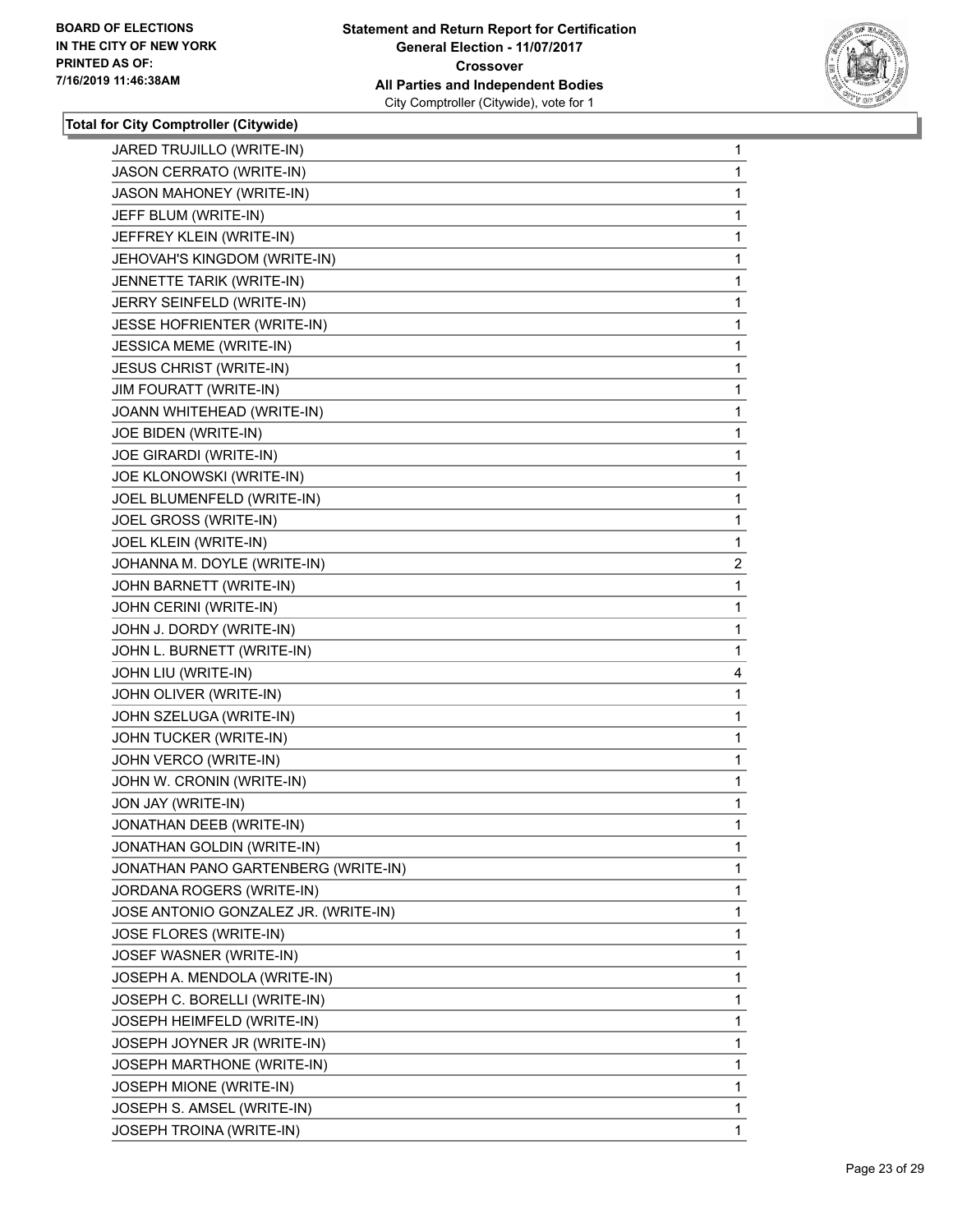

| JOSEPH WALSH (WRITE-IN)           | 1              |
|-----------------------------------|----------------|
| JOSH GOODMAN (WRITE-IN)           | 1              |
| JOSH THOMPSON (WRITE-IN)          | 1              |
| JOSHUA SANDALS (WRITE-IN)         | 1              |
| JOYCE ZETIANI (WRITE-IN)          | 1              |
| <b>JUDITH BROWN (WRITE-IN)</b>    | 1              |
| JULES FLEISCHER (WRITE-IN)        | $\overline{2}$ |
| JULIAN ASSANGE (WRITE-IN)         | 1              |
| JULIO SURIEL (WRITE-IN)           | $\overline{2}$ |
| <b>JUSTN RALPH (WRITE-IN)</b>     | 1              |
| JUWAN HARPER (WRITE-IN)           | 1              |
| KALMAN YEGER (WRITE-IN)           | 1              |
| KAREEM ROLLAND (WRITE-IN)         | 1              |
| KATHLEEN GORMAN (WRITE-IN)        | 1              |
| KEISHA FORRESTER (WRITE-IN)       | 1              |
| KENDALL DELLAGATTA (WRITE-IN)     | 1              |
| KENNETH SHELTON (WRITE-IN)        | $\overline{c}$ |
| KENYA JEFFERIES (WRITE-IN)        | 1              |
| KEVIN ELKINS (WRITE-IN)           | 1              |
| KEVIN LOZANO (WRITE-IN)           | 1              |
| KEVIN PARKER (WRITE-IN)           | 1              |
| KHADER EL-YATEEM (WRITE-IN)       | 1              |
| KIM SMITH (WRITE-IN)              | 1              |
| KIRK OLIVER (WRITE-IN)            | 1              |
| KRISTAPS PORZINGIS (WRITE-IN)     | $\overline{2}$ |
| KRISTIN HAUSER (WRITE-IN)         | 1              |
| KUMAR CHATINI (WRITE-IN)          | 1              |
| KYLE LAVONE (WRITE-IN)            | 1              |
| LAIRD KLEIN (WRITE-IN)            | 1              |
| LARRY ELDER (WRITE-IN)            | 1              |
| LAZAA GILLIG (WRITE-IN)           | 1              |
| LEAHLA FUHRER (WRITE-IN)          | 1              |
| LEBEL STEINBERG (WRITE-IN)        | 1              |
| LEON OFMAN (WRITE-IN)             | 1              |
| LESLIE GRUEN (WRITE-IN)           | 1              |
| LEW SIMON (WRITE-IN)              | 1              |
| LIAM WALSH (WRITE-IN)             | 1              |
| LINDA PRESCOTT (WRITE-IN)         | 1              |
| LOUIS LEONARD ROMANO (WRITE-IN)   | 1              |
| LOUIS RIVERA (WRITE-IN)           | 1              |
| LUCRETIA REGINA-POTTER (WRITE-IN) | 1              |
| LUCY MARTY (WRITE-IN)             | 1              |
| LUIS TEJADA (WRITE-IN)            | $\overline{2}$ |
| LUZ PEREZ (WRITE-IN)              | 1              |
| LYANA MARMONT (WRITE-IN)          | 1              |
| MAGGIE GRIBBEN (WRITE-IN)         | 1              |
|                                   |                |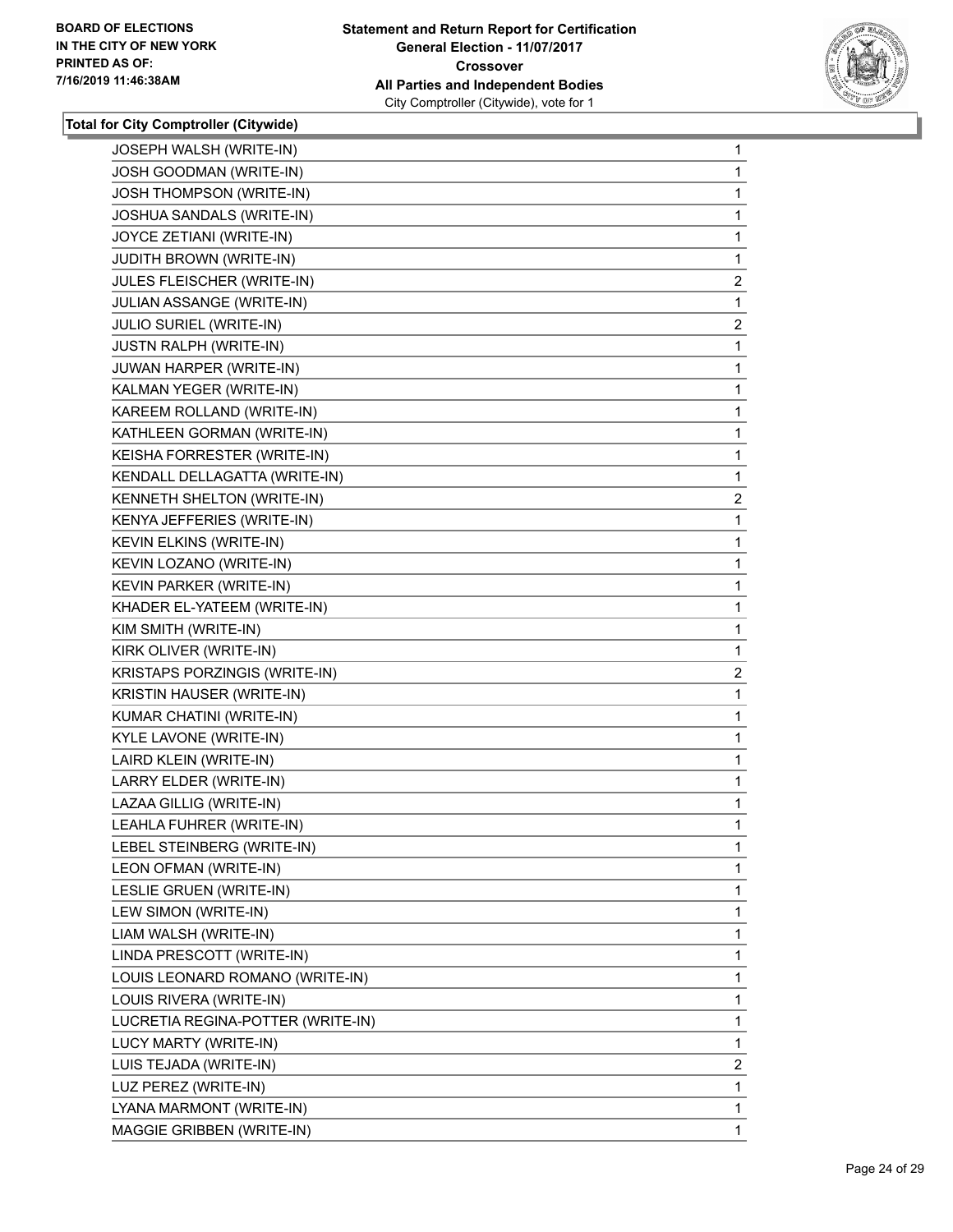

| MAGGIE MARGOLIS (WRITE-IN)       | $\mathbf{1}$   |
|----------------------------------|----------------|
| MALKE GOLDENBERG (WRITE-IN)      | 1              |
| MARC FLIEDNER (WRITE-IN)         | 9              |
| MARCUS MURESANU (WRITE-IN)       | 1              |
| MARIA ESTRADA (WRITE-IN)         | 1              |
| MARIANO RIVERA (WRITE-IN)        | 1              |
| MARIE WALSH (WRITE-IN)           | 1              |
| MARK CUNIZIO (WRITE-IN)          | 1              |
| MARK FERNANDEZ (WRITE-IN)        | 1              |
| MARK J. BIBLIS (WRITE-IN)        | 1              |
| MARTIN J. GOLDEN (WRITE-IN)      | $\overline{c}$ |
| MARY E. GUSTAFSSON (WRITE-IN)    | 1              |
| MARY HALL (WRITE-IN)             | 1              |
| MATTHEW AMSTERDAM (WRITE-IN)     | 1              |
| MATTHEW MURPHY (WRITE-IN)        | 1              |
| MATTHEW S. WASHINGTON (WRITE-IN) | 1              |
| MATTHEW WANBUA (WRITE-IN)        | 1              |
| MAURICE PINZOL (WRITE-IN)        | 1              |
| MAX BAER, JR. (WRITE-IN)         | 1              |
| MAX RICH - MELISSINOS (WRITE-IN) | 1              |
| MAYLIN CAMPBELL (WRITE-IN)       | 1              |
| MEG VENTRUDO (WRITE-IN)          | 1              |
| MELANIA TRUMP (WRITE-IN)         | 1              |
| MELANIE GROSS (WRITE-IN)         | 1              |
| MERYL TISCH (WRITE-IN)           | 1              |
| MICAH LASHER (WRITE-IN)          | 1              |
| MICHAEL BELTZER (WRITE-IN)       | 1              |
| MICHAEL BLOOMBERG (WRITE-IN)     | 7              |
| MICHAEL HALPERT (WRITE-IN)       | 1              |
| MICHAEL IVORY (WRITE-IN)         | 1              |
| MICHAEL JACOBS (WRITE-IN)        | 1              |
| MICHAEL K ZOMBLUSKOS (WRITE-IN)  | 1              |
| MICHAEL MAGLOIRE (WRITE-IN)      | 1              |
| MICHAEL PORELMOTER (WRITE-IN)    | 1              |
| MICHAEL WARANTZ (WRITE-IN)       | 1              |
| MICHELLE LEVINE (WRITE-IN)       | 1              |
| MICHELLE OBAMA (WRITE-IN)        | $\overline{2}$ |
| MICKEY MOUSE (WRITE-IN)          | 2              |
| MIGUEL LORGA (WRITE-IN)          | 1              |
| MIKE FISHER (WRITE-IN)           | 1              |
| MIKE MILLER (WRITE-IN)           | 1              |
| MIRAN PAVSIC (WRITE-IN)          | 1              |
| MIRIAM CHAIFETZ (WRITE-IN)       | 1              |
| MIZZEL MOSELY (WRITE-IN)         | 1              |
| MONA SUTPHEN (WRITE-IN)          | 1              |
| MONISHE MAPP (WRITE-IN)          | 1              |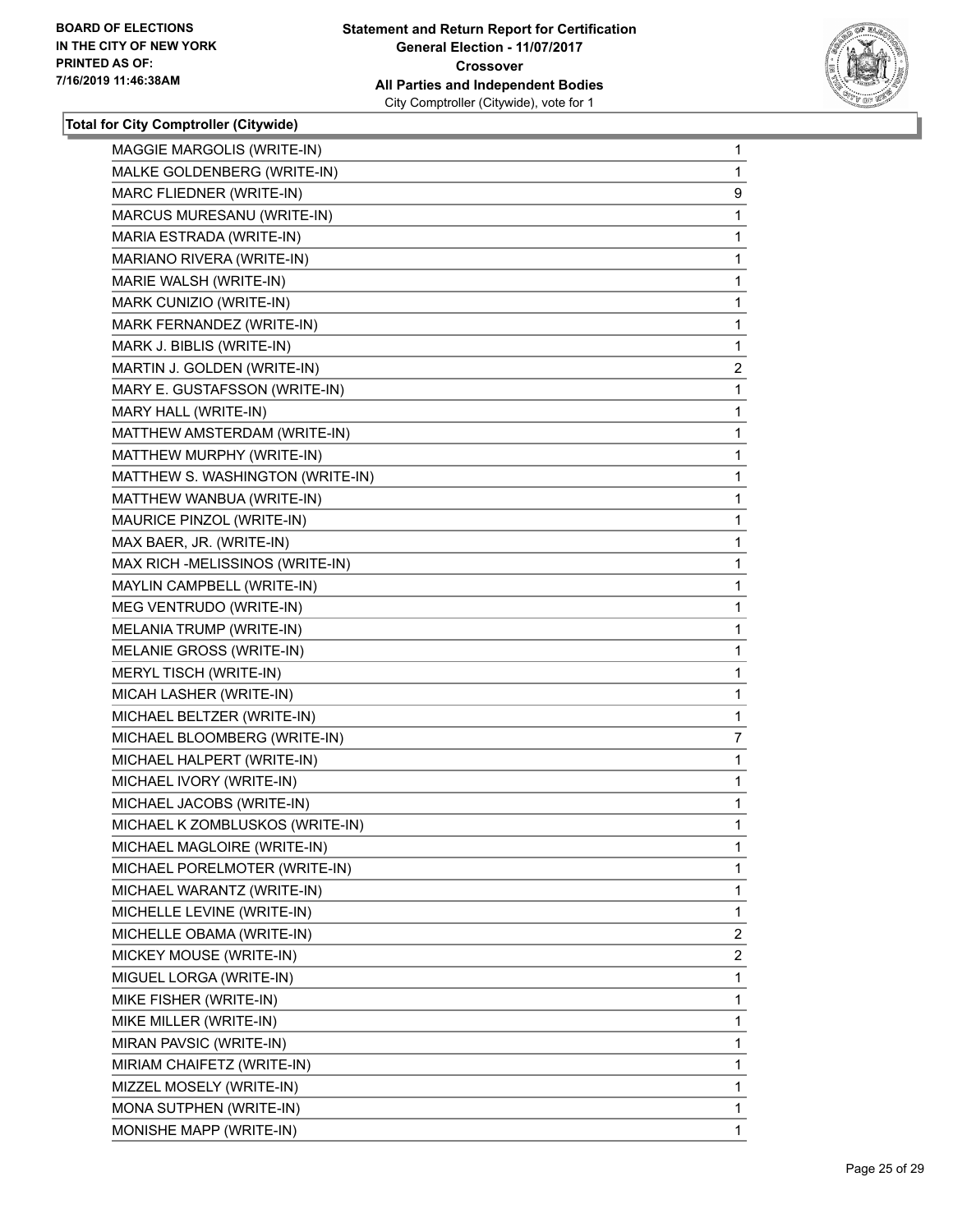

| MORDECHCI MELARED (WRITE-IN)    | 1  |
|---------------------------------|----|
| MOSHE D. BEROW (WRITE-IN)       | 1  |
| MOSHE GOTIEL (WRITE-IN)         | 1  |
| MOSHE LEFKOWITS (WRITE-IN)      | 1  |
| MOSHE MCKIE-KRISBERG (WRITE-IN) | 1  |
| MOSHE NEIDERMAN (WRITE-IN)      | 1  |
| NADJWA NORTON (WRITE-IN)        | 1  |
| NAFTULI MOSTER (WRITE-IN)       | 1  |
| NAM JOON KIM (WRITE-IN)         | 1  |
| NATTALI GOLDBERG (WRITE-IN)     | 1  |
| NICHOLAS LAMBERTO (WRITE-IN)    | 1  |
| NICK HANAUER (WRITE-IN)         | 1  |
| NIKA TOLEDO (WRITE-IN)          | 1  |
| NOAM DWORMAN (WRITE-IN)         | 1  |
| NORMAN AREVALO (WRITE-IN)       | 1  |
| NORMAN SIEGEL (WRITE-IN)        | 1  |
| NUCHEM GRAUS (WRITE-IN)         | 1  |
| <b>OMAR CARTER (WRITE-IN)</b>   | 1  |
| OSASUMWEN ASEMOTA (WRITE-IN)    | 1  |
| OSWALD DENIS (WRITE-IN)         | 1  |
| OWEN BENJAMIN SMITH (WRITE-IN)  | 1  |
| PATRICK EWING (WRITE-IN)        | 2  |
| PAUL H. GIUSBURG (WRITE-IN)     | 1  |
| PAUL WHITMIRE (WRITE-IN)        | 1  |
| PEDRO NOVA JR (WRITE-IN)        | 1  |
| PETER DURKOVIC (WRITE-IN)       | 1  |
| PETER GLEASON (WRITE-IN)        | 1  |
| PETER LOMBARDI (WRITE-IN)       | 1  |
| PETUMUS BAKERMAN (WRITE-IN)     | 1  |
| PHILIP CARONE (WRITE-IN)        | 1  |
| PHILIP HOFMANN (WRITE-IN)       | 1  |
| PHILIP LIA (WRITE-IN)           | 3  |
| PHILIP M. MCGRORY (WRITE-IN)    | 1  |
| PHILLIP W. WEISS (WRITE-IN)     | 1  |
| PHYLLIS LEVINBERG (WRITE-IN)    | 1  |
| PINCHAS RINGEL (WRITE-IN)       | 1  |
| PINCHES KRYMAN (WRITE-IN)       | 1  |
| PREET BHARARA (WRITE-IN)        | 1  |
| PURNIMA KAPUR (WRITE-IN)        | 1  |
| RACHAEL FUSS (WRITE-IN)         | 1  |
| RACHEL MADDOW (WRITE-IN)        | 1  |
| RAENA MCCARTHY (WRITE-IN)       | 1  |
| RAFEEQ RAHEEM (WRITE-IN)        | 1  |
| RAIZY GANZ (WRITE-IN)           | 1  |
| RAMON E. REYOS III (WRITE-IN)   | 1  |
| RAMON F. RAMOS (WRITE-IN)       | 1. |
|                                 |    |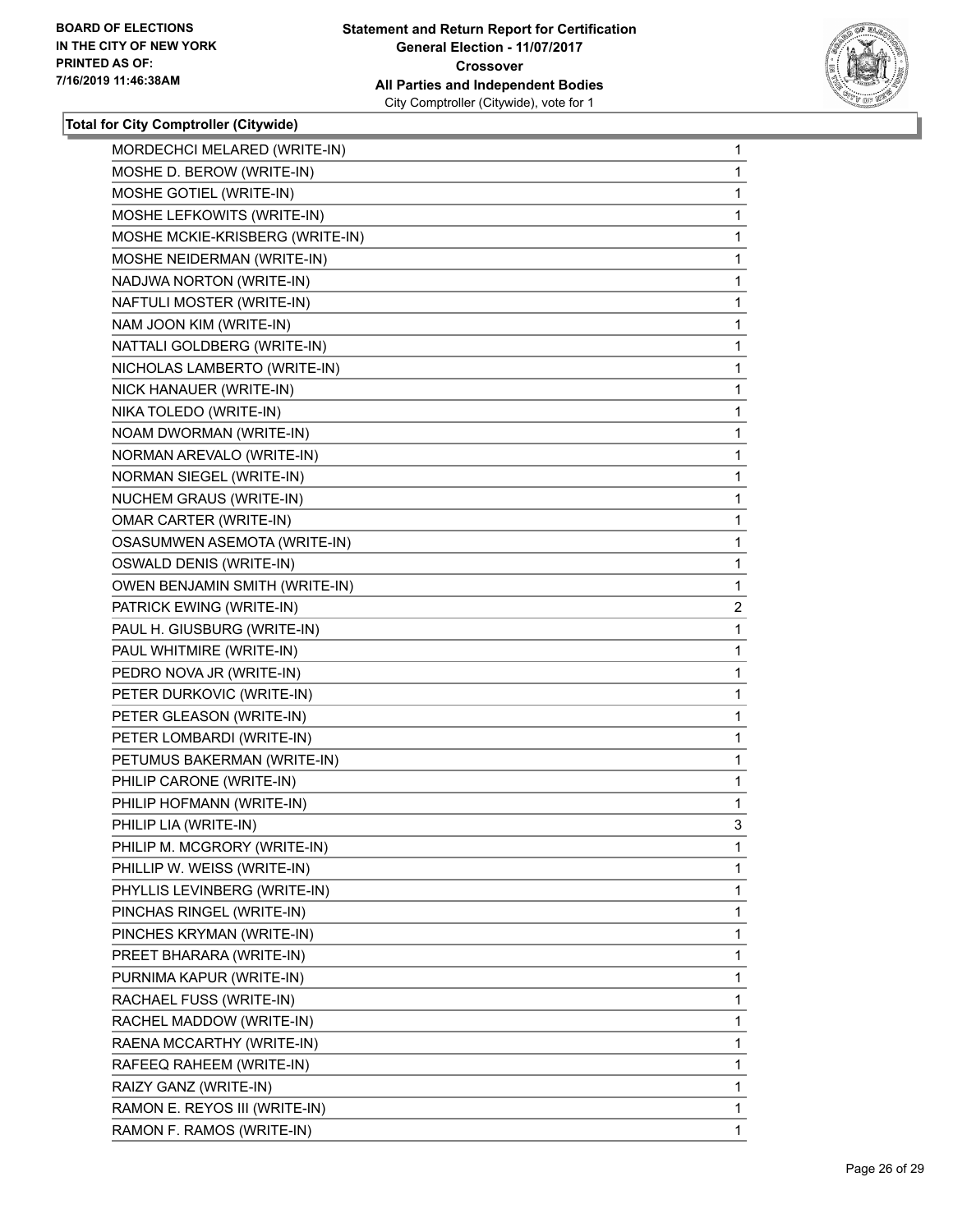

| RAND PAUL (WRITE-IN)                 | 1              |
|--------------------------------------|----------------|
| RANDY ABREU (WRITE-IN)               | 1              |
| RANDY SIMS (WRITE-IN)                | 1              |
| RANDY WHITING ROGERS (WRITE-IN)      | 1              |
| RASHAWN N. AUSTIN (WRITE-IN)         | 1              |
| RAVEN BROWN (WRITE-IN)               | 1              |
| RAY MITCHELL (WRITE-IN)              | 1              |
| RENAULT S CHAVERS (WRITE-IN)         | 1              |
| RENEE ANDERSON (WRITE-IN)            | 1              |
| RICHARD E. HARRIS (WRITE-IN)         | 1              |
| RIKKI KOHEN (WRITE-IN)               | 1              |
| RIVKY BERGER (WRITE-IN)              | 1              |
| ROBBIE GOSINE (WRITE-IN)             | $\overline{2}$ |
| ROBERT DAVIS (WRITE-IN)              | 1              |
| ROBERT ELTING (WRITE-IN)             | 1              |
| ROBERT GUDDAHL (WRITE-IN)            | 1              |
| ROBERT HELBOCK (WRITE-IN)            | 1              |
| ROBERT ISDITH (WRITE-IN)             | 1              |
| ROBERT LEIBOWITZ (WRITE-IN)          | 1              |
| ROBERT OBERMEYER (WRITE-IN)          | 1              |
| ROBERT PETER CUTHBERT JR. (WRITE-IN) | 1              |
| ROBERT PETERSON (WRITE-IN)           | 1              |
| ROBERT RODRIGUEZ (WRITE-IN)          | $\overline{a}$ |
| ROBERT WOODSON (WRITE-IN)            | 1              |
| ROCHELLE THOMPSON (WRITE-IN)         | 1              |
| RONALD BONE (WRITE-IN)               | 1              |
| RONALD CASTORINA, JR. (WRITE-IN)     | 1              |
| ROSIE CAT (WRITE-IN)                 | 1              |
| RUBEN DIAZ JR (WRITE-IN)             | 1              |
| RUDOLPH GIULIANI (WRITE-IN)          | 1              |
| RUSSELL C. GALLO (WRITE-IN)          | 1              |
| RYAN MENOLA (WRITE-IN)               | 1              |
| SAAD AFIF (WRITE-IN)                 | 1              |
| SAL F. ALBANESE (WRITE-IN)           | 2              |
| SALLY GOLDENBERG (WRITE-IN)          | 1              |
| SALVATORE G CURRO (WRITE-IN)         | 1              |
| SAM DIMARTINO (WRITE-IN)             | 1              |
| SAM DIMARTION (WRITE-IN)             | 1              |
| SAMAD NEWAZ (WRITE-IN)               | 1              |
| SAMANTHA BROWNING (WRITE-IN)         | 1              |
| SAMUEL SEABURY (WRITE-IN)            | 1              |
| SARA WONG (WRITE-IN)                 | 1              |
| SARAH GREGORY (WRITE-IN)             | 1              |
| SARAH ZENWORTH (WRITE-IN)            | 1              |
| SCOTT CROWLEY (WRITE-IN)             | 1              |
| SCOTT SIEBER (WRITE-IN)              | 1              |
|                                      |                |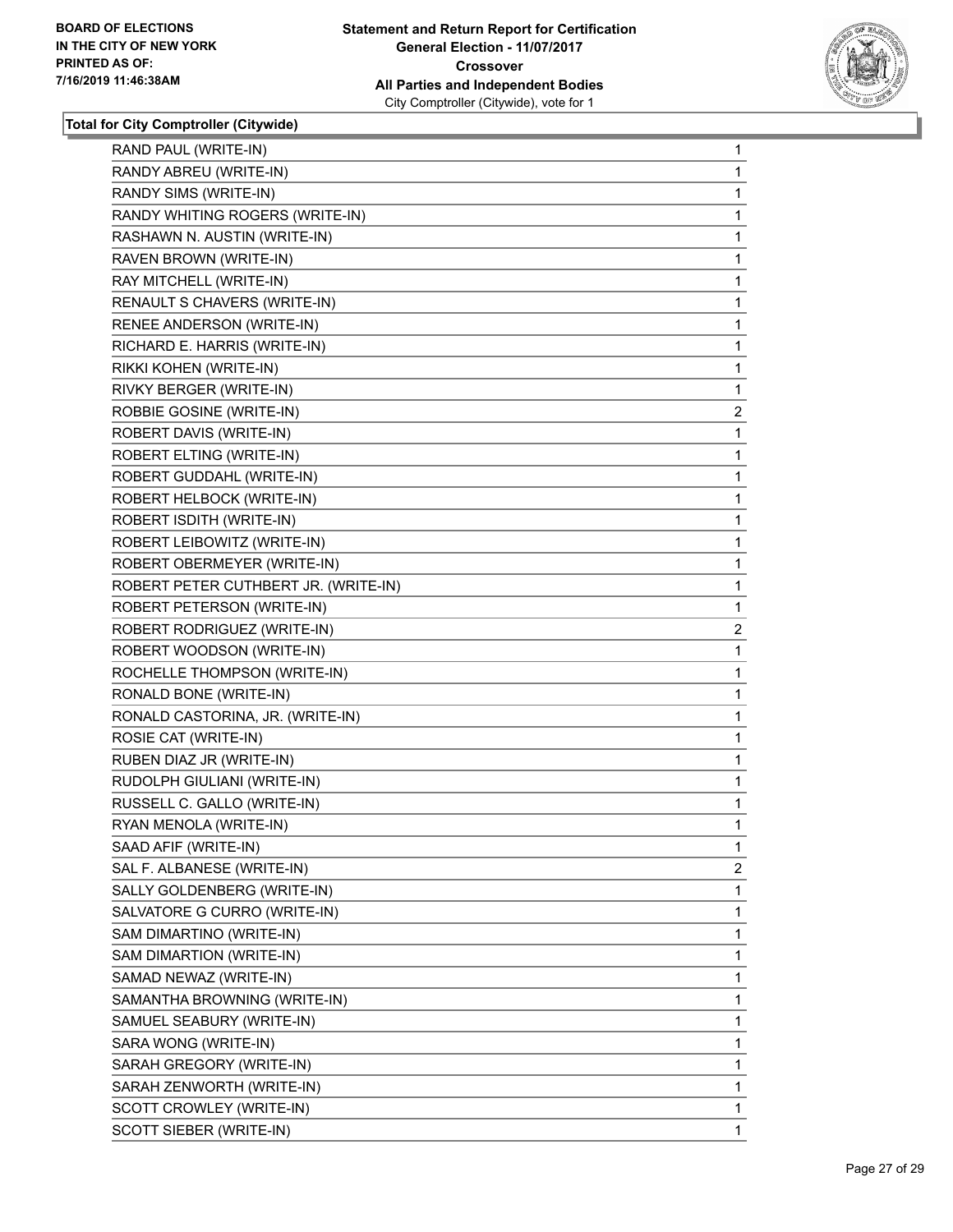

| SCOTT STRINGER (WRITE-IN)                 | 1   |
|-------------------------------------------|-----|
| SEAN JOHNSON (WRITE-IN)                   | 1   |
| SEAN ROLLE (WRITE-IN)                     | 1   |
| SEVERIN NELSON (WRITE-IN)                 | 1   |
| SHAKIRA HENDERSON (WRITE-IN)              | 1   |
| SHAWN DONAVAN (WRITE-IN)                  | 1   |
| SHIRLEY CHISHOLM (WRITE-IN)               | 2   |
| SHOSHANA RUBIN (WRITE-IN)                 | 1   |
| SIMCHA B SCHLEZ (WRITE-IN)                | 1   |
| SIMCHA FELDER (WRITE-IN)                  | 1   |
| SIMON WILLETT (WRITE-IN)                  | 1   |
| SOLADIN HAMILTON (WRITE-IN)               | 1   |
| STAIN NOVELINE (WRITE-IN)                 | 1   |
| STEFANIE A. JONES (WRITE-IN)              | 1   |
| STEPHANY BATISTA (WRITE-IN)               | 1   |
| STEPHEN LEVIN (WRITE-IN)                  | 1   |
| STEPHEN S. LIOZZI (WRITE-IN)              | 1   |
| STEVE WOZNIAK (WRITE-IN)                  | 1   |
| SUNNY HOSTEN (WRITE-IN)                   | 1   |
| SURI ZIEGLER (WRITE-IN)                   | 1   |
| SUSAN LENNON (WRITE-IN)                   | 1   |
| SUSAN PRATT (WRITE-IN)                    | 1   |
| SUSAN S. LEE (WRITE-IN)                   | 1   |
| TAMIKA HOLDER (WRITE-IN)                  | 1   |
| TAMMY FLOWERS (WRITE-IN)                  | 1   |
| TANEHISI COATES (WRITE-IN)                | 1   |
| TAT PICOTT (WRITE-IN)                     | 1   |
| TAYLOR SWIFT (WRITE-IN)                   | 1   |
| THEONI KOSEFAS (WRITE-IN)                 | 1   |
| THOMAS DIMERY (WRITE-IN)                  | 1   |
| THOMAS G. HOBAN (WRITE-IN)                | 1   |
| TIMOTHY MORTON FRY (WRITE-IN)             | 1   |
| TISA LAPADULA (WRITE-IN)                  | 1   |
| TONY CATER (WRITE-IN)                     | 1   |
| TORY SAMOTIN (WRITE-IN)                   | 1   |
| TRICE PRUITT (WRITE-IN)                   | 1   |
| TRIPP RHODES (WRITE-IN)                   | 1   |
| TUCAN SAM (WRITE-IN)                      | 1   |
| TUMOR JONES (WRITE-IN)                    | 1   |
| UNATTRIBUTABLE WRITE-IN (WRITE-IN)        | 351 |
| UNCOUNTED WRITE-IN PER STATUTE (WRITE-IN) | 23  |
| VER VEIST (WRITE-IN)                      | 1   |
| VICTOR GIDANSINGH (WRITE-IN)              | 1   |
| VICTORIA CAMBRANES (WRITE-IN)             | 1   |
| VICTORIA CHAVEZ (WRITE-IN)                | 1   |
| VILMA REINHARDT (WRITE-IN)                | 1   |